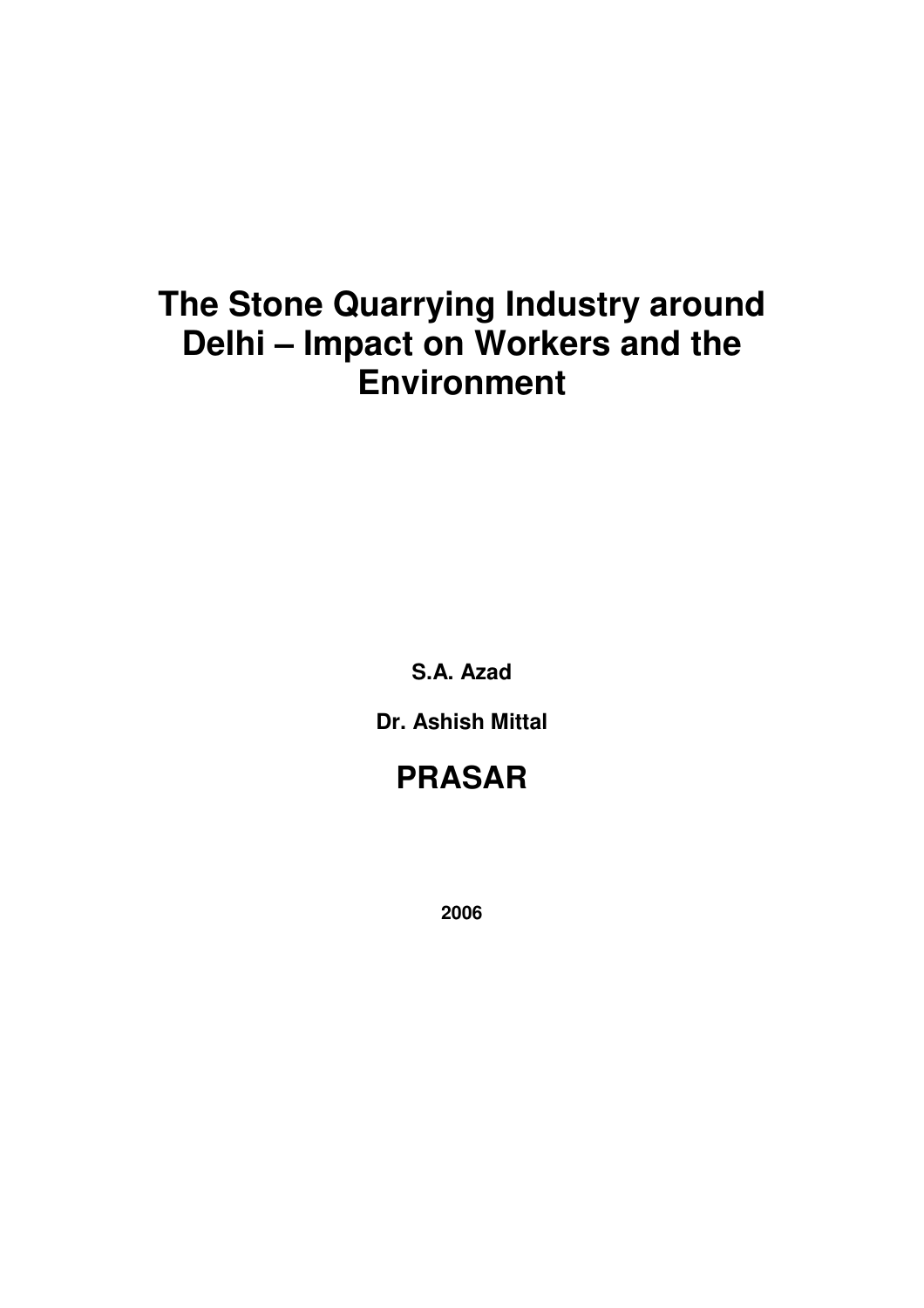#### **Background**

Delhi, the capital city of India is among the oldest historical living cities of the world with around 20,000 archeological remnants and ruins. The earliest reference to Delhi belongs Buddhist and Jain scriptures and as Indraprastha of Mahabharat. The next mention of the city is during the rule of the King Anangpal who built his fort near the present day Qutab Minar.



Thereafter, Delhi had been built by different rulers in geographical parts with erecting monuments at different locations. In 1303 Khilji built his capital at Siri fort thereby constructing Delhi's second city. During the Tughlak rule (1320-1412) the third and fourth cities of Delhi were founded. Sultan Mohammad-bin-Tughlak constructed Delhi's fourth city called Jahanpanah close to the present day Qutab Minar. Founded by Firoz Shah Tughlaq (1351-88) Delhi's fifth city was named Ferozabad and was located in the vicinity of the present day Feroz Shah Kotla fort. Constructed in an area said to be the ancient city of Indraprastha, Purana Quila was erected by the Mughal Emperor Humayun between 1533-34. Shahjahanabad or old Delhi as it is now called, was build by Emperor Shah Jahan as Delhi's seventh city between 1638 and 1649. This city comprises of the famous Red Fort, Jama Masjid and contains many fine examples of Mughal architecture.

All the while as rulers built and un-built these seven cities, there was an emphasis on forts, palatial mansions, and mosques. The period of conquests and the employment of artillery sent old forts crumbling down and walls getting razed to the ground. But soon after the victory, every ruler had to pay attention to the need of creating walled city to prevent his/her subjects from outside invasion. Those structures invariably involved a huge amount of stones to be stocked and piled up. Masonry developed in great details during these times and forts demanded a continuous workforce of sculptors who gave shapes to stones for posterity. Stones of special size for sculptures and forts had to be sourced by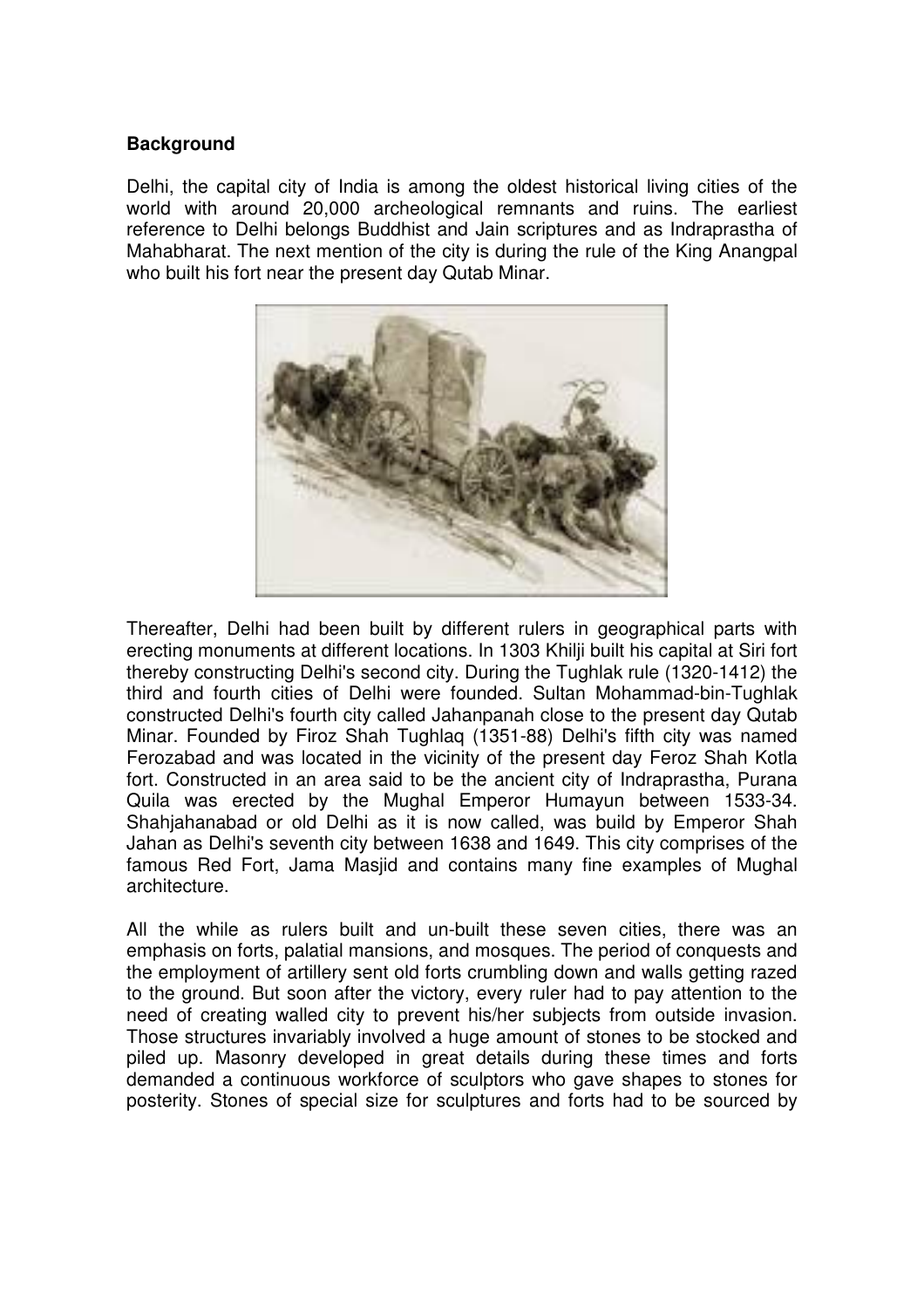employing a huge workforce of miners. This impacted the mountain range of Aravalli a great deal and mountain landscape underwent a significant change.

The Aravalli range is a range of mountains in western India running approximately 300 miles (560 kms) northeast and southwest across the State of Rajasthan. The northern end of the range continues as isolated hills and rocky ridges into state of Haryana, and ends in Delhi. Divided into the Sambhar-Sirohi and the Sambhar-Khetri ranges, the hills contain a variety of minerals, including large amounts of quartzite. Most of the hills are 2000 to 3000 feet (300 to 400 meters) in altitude and from 6 to 60 miles (10 to 100 kms) in width.

Why was the geographical location of Delhi an attraction for rulers to build their capital cities down the history lane? Probably hills provided an easy access to mine stones for construction, Yamuna blessed the population with the water and the Yamuna – Ganga doab provided the fertile land for agricultural activities. During colonial times, Britishers also choose this region for shifting the capital of imperial India from Calcutta to Delhi in 1911. Two British architects, Sir Edwin Lutyens and Sir Herbert Baker were commissioned to design a city in keeping with the grandeur of India.

Lutyens started planning buildings, roads and market areas. The Meo community (Mewad) inhabitating the villages was relocated to Faridabad, Gurgaon, Sonepat and other adjoining areas. The remnants of those villages can be easily seen as the old mosques that Lutyen allowed staying in their original places.

However, the same fate couldn't be that of hills like Raisina and others. Lutyens needed stones and these hills had to be razed down to make the road for imperial buildings like, Viceroy's House, Parliament of India and Connought Place and others. People staying around and outside the Walled City – formerly known as Shahnjahabad were relocated to Rahegarpura and Karol Bagh. During 1911 to 1940, many hills were flattened and many spaces were carved out that went into making the New Delhi and the colonial capital city was formally inaugurated in 1931.

During the two World Wars and particularly since the Second World War, construction was negligible. In the year 1947, India became independent nation and the new construction was planned and in '50s mining started in and around Anand Parvat (near the present New Delhi Railway Station). Now, there was an interesting motive behind mining and razing down the hills. The administration and builders started the phenomenon of "mine, raze and grab", whereby grabing the flattened land after the razing of hills. The community of mining workers consisted mainly people coming from Rajasthani dalit (SC/ST) communities. Once Anand Parvat land grab was total; they moved to Timarpur and Chandraval villages (near the present day Inter State Bus Terminal and Kashmere Gate) and started the work there. This continued till '70s. Once the land grab here was total, the community working in stone quarries moved towards Dhaula Kuan. However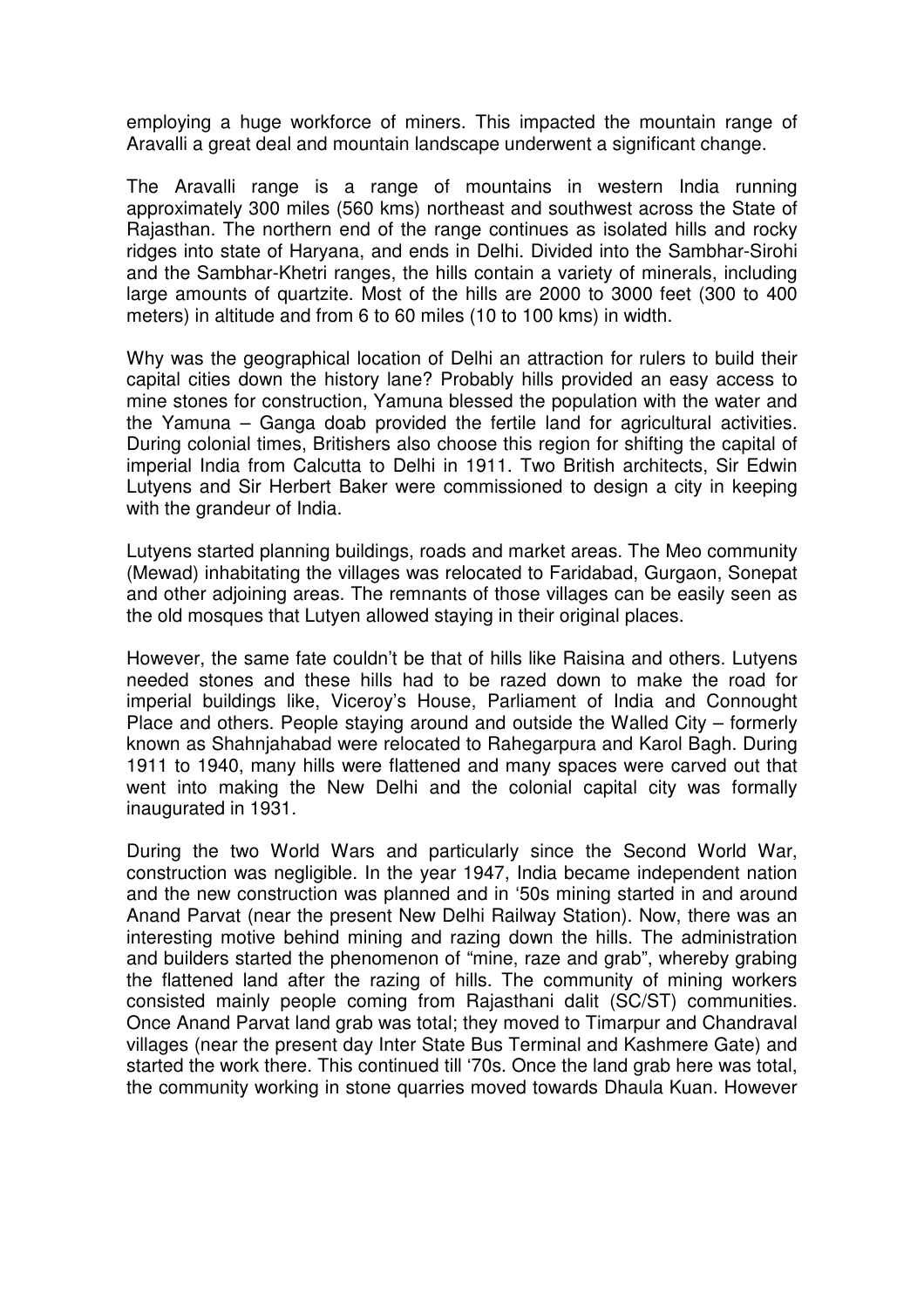they were moved again from Dhaula Kuan following the total hold of builders and administration, they decided to settle down on area stretching from Tajpur, Badarpur, Lalkuan, Lakadpur, Anangpur, Surajkund, Kusum Pahadi, Rajokri and Bhati Mines.

In the decade of 80s there was pressure of ASIAD (Asian Games) and it led to rampant mining activities, as new auditoriums, stadiums, flyovers, roads and other constructions were to be constructed. It is around this period that new mining and stone quarry and crusher workers started coming in Delhi form places other than Rajasthan as well (from Bihar, Madhya Pradesh and Eastern Uttar Pradesh).

In 1960s there was need to introduce the legislation as the incidents of occupational health hazards had come to the light, with workers complaining about chronic diseases and deaths with a short lifespan. To put the stone quarrying under some sort of administration, legislation was formed. Under the Delhi Minor Minerals Rules (1962), framed under the Mines and Minerals (Regulation and Development act, 1957), the Collector of Mines grants permits to mine the minerals in the Union Territory of Delhi. The Lt. Governor holds the administrative powers for this purpose. The Directorate-General of Mines Safety (DGMS) under the Union Ministry of Labour, is responsible for enforcement of the laws for safety and welfare of the workers. According to the above mentioned Rules no person except the holder of the permit can mine the minerals.

Towards late eighties and early nineties, the phenomenon of "mine, raze and grab" was replaced by the campaign "right to clean air." Initially, what was an the automatic phenomenon of shifting the query and crushing sites as the land grab was over in the area, now the relocation of all the mining activities was under the veil of preventing the pollution and environmental protection. In 1992, came a Supreme Court judgment, which ordered all stone crushers, stone mining operating in Delhi to move out of the metropolis. The builders grabbed the land that was vacated when the polluting crushers and mining got relocated and many hotels and high-rise buildings came up on it.

The mining and crushing units from Delhi were shifted to Pali, Mohabatabad and Sirohi area in the adjoining state of Haryana. It being apparent that the basis for closing down the crushers was the deterioration of the quality of the environment to the extent of it being a health hazard to the residents of the area. The universal appeal of this principle hold true irrespective of the geographical area, race, religion, socioeconomic status, demographic characteristics of the population and as well as the time frame whatsoever it may be applied to.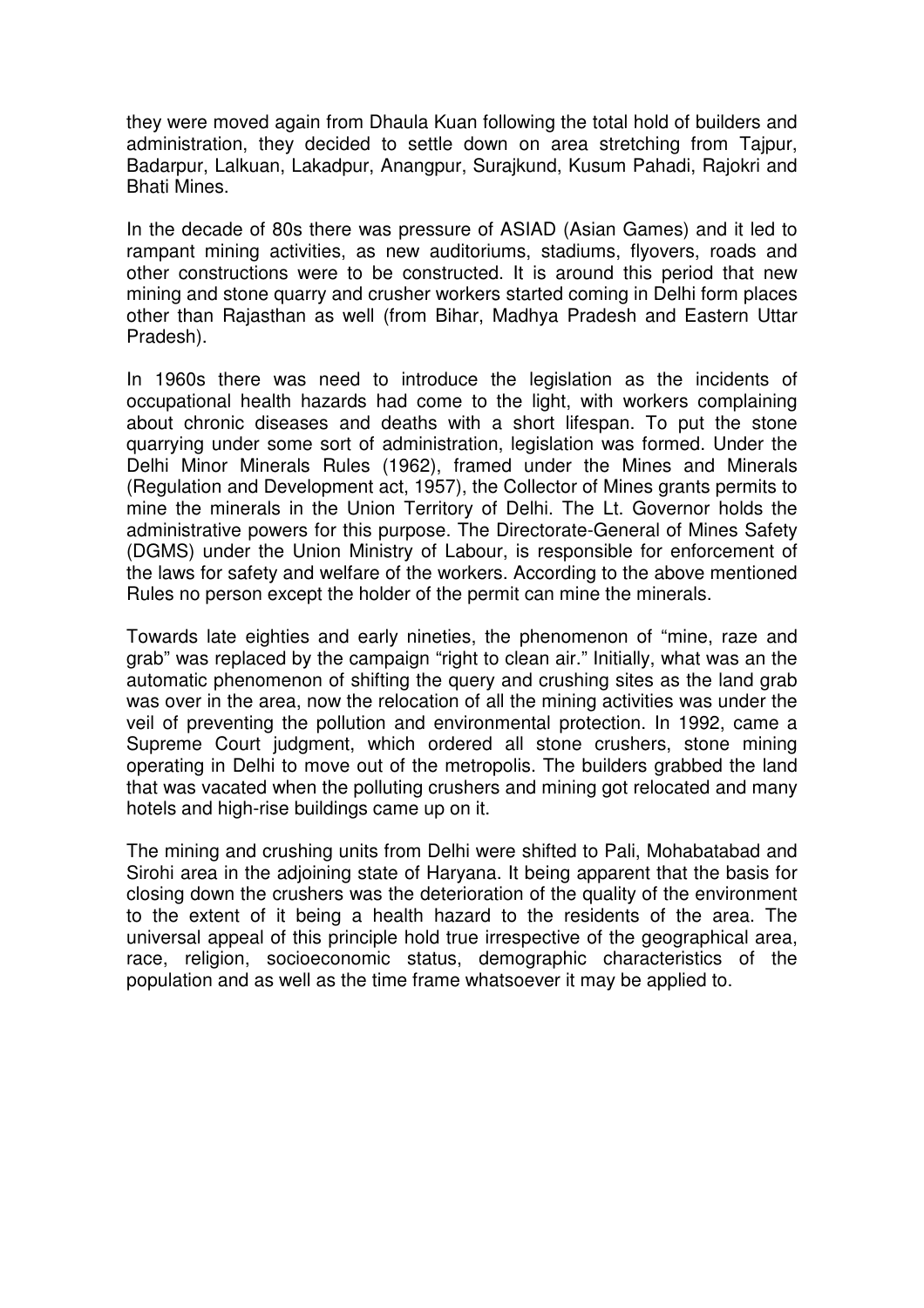In order to observe the implementation of the above principle, the following survey was carried out in the Pali area. The intention was to observe the impact of rehabilitation of the quarry / crushing units and developments thereafter on the environment of the Village Pali.

## **Survey Report**

The quarrying / mining operations are done at Rocky Mountains with the help of blasting. This is a manual operation where by holes are drilled in the rocks to place the dynamite. Blasting converts huge rocks into different size of stones, which are loaded to the trucks or dumpers and are then carried to the stone crushers. The final products after crushing includes: stones of different sizes and sand of different particle sizes, which are used as raw material for building and construction material.

The lease for carrying the mining / quarry is given by the State Government to the leaseholder who, in turn carries out all the operations for the specific period of lease holding. All the operations of mining and crushing are to be done under the prescribed norms of Ministry of Environment and Forests (MoEF), Govt. of India. The other departments responsible for the above operations are: Ministry of Mining, respective State Ministries of Mining / Forests, Central Pollution Control Board / State Pollution Control Boards, Ministry of Industry, Ministry of Urban Planning and Development, Labour Deparment, and Local administrative bodies.

The Delhi Factories Rules 1950, under the Schedule XXVI describes manipulation of Stone or Any Other Materials Containing Free Silica. It provides that this Schedule shall apply to all factories or parts of factories in which manipulation of stone or any other material containing free silica is carried on. For the purpose of this Schedule, Manipulation means crushing, breaking, chipping, dressing, grinding, sieving, mixing, grading or handling of stone or any other material containing free silica or any other operation involving such stone or material. It further prescribes that no manipulation shall be carried out in a factory or part of a factory unless one or more of the following measures, namely: - a) damping the stone or other material being processed; b) providing water spray; c) enclosing the process; d) isolating the process; and e) providing localized exhaust ventilation are in place.

Both the operations of quarrying and crushing being a hazard to environment as well as to human beings, they require continuous monitoring of the workplace as well as the workers. Mining operations cause deforestation, loss of vegetation, soil erosion, ground water level changes and pollution, which can lead to an ecological imbalance.

#### **Occupational Health Hazards**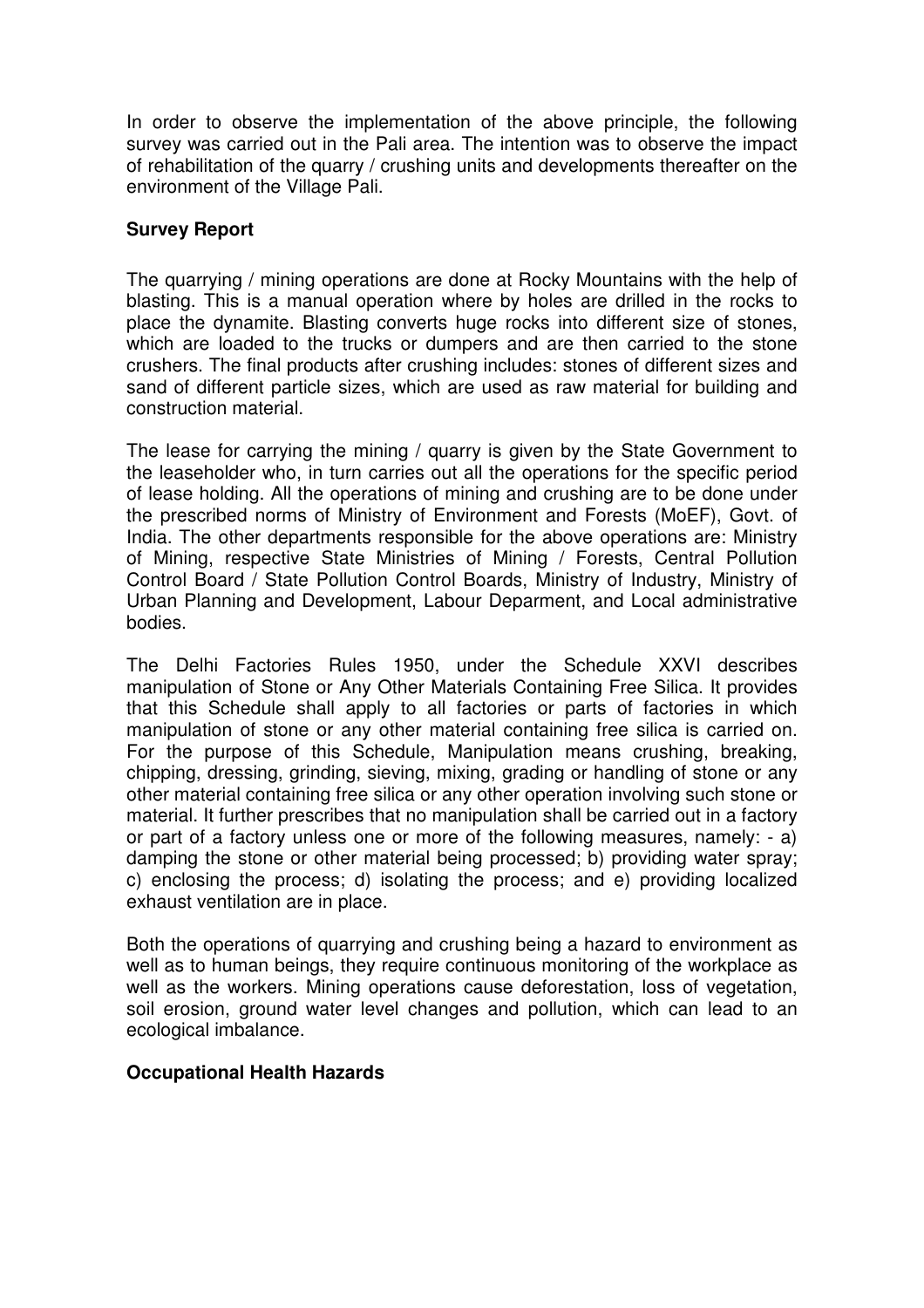For years, stone quarrying and crushing has been known as a highly hazardous work, whereby workers are affected by many debilitating occupational health hazards and diseases. Mostly the migrant workers are engaged in this highly unorganized industry. The most common exposure is from silica dust, which causes Silicosis (a type of Occupational Lung Disease known by a common name of Pneumoconiosis) among the exposed workers

Silicosis is a disabling, nonreversible and sometimes fatal lung disease caused by overexposure to respirable crystalline silica. Silica is the second most common mineral in the earth's crust and is a major component of sand, rock, and mineral ores. Overexposure to dust that contains microscopic particles of crystalline silica can cause scar tissue to form in the lungs, which reduces the lungs' ability to extract oxygen from the air. In addition to silicosis, inhalation of crystalline silica particles has been associated with other diseases, such as bronchitis and tuberculosis. Some studies also indicate an association with lung cancer. There is no cure for the disease, but it is 100 percent preventable if employers, workers, and health professionals work together to reduce exposures.

There are two types of silicosis, depending upon the airborne concentration of crystalline silica to which a worker has been exposed:

• Chronic silicosis usually occurs after 10 or more years of overexposure.

Accelerated silicosis results from higher exposures and develops over 5-10 years.

• Acute silicosis occurs where exposures are the highest and can cause symptoms to develop within a few weeks or up to 5 years.

Removal of the source of silica exposure is important to prevent further worsening of the disease.

The other health hazards could be due to noise pollution, heavy manual labour, minor / major injuries and accidents at workplace, and long working hours. Lack of basic sanitation facilities, drinking water, and shelter add to aggravation of the bad working conditions. Malnourishment, lowered immunity, smoking and alcoholism are common among these workers.

## **Historical Background**

**Pali:** The silent existence of this village situated in the foothills of Arvalli was shattered by a thunderstorm in the early nineties. This was the Judgment of The Honorable Supreme Court in the PIL Case No. WP 4677/1985, (1992.05.15) between M. C. Mehta Vs. Union Of India (Delhi Land Case: Stone Crushers). In the Judgment of above said case, The Honorable Supreme Court has observed, "We are conscious that environmental changes are the inevitable consequence of industrial development in our country, but at the same time the quality of environment cannot be permitted to be damaged by polluting the air, water and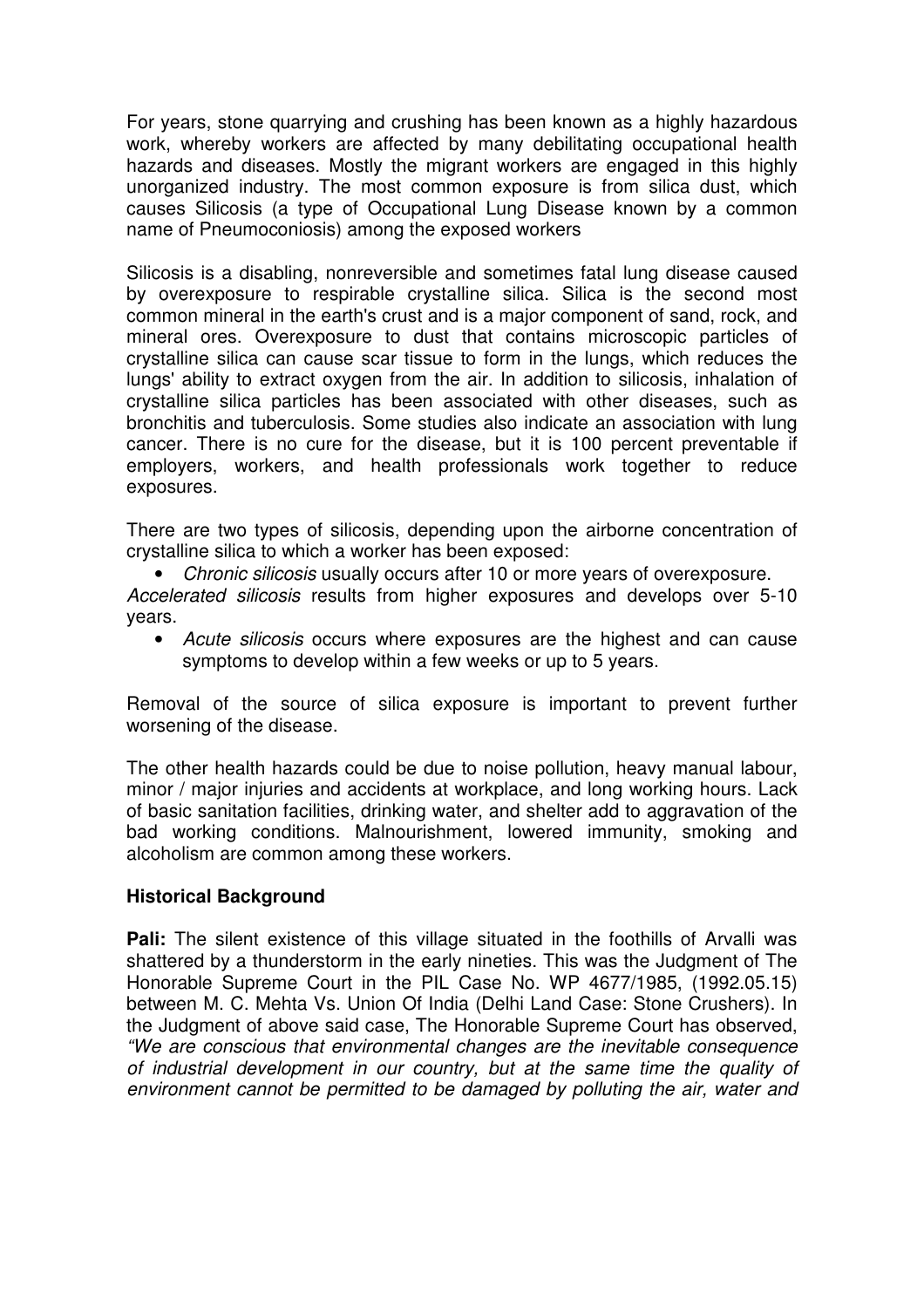land to such an extent that it becomes a health hazard for the residents of the area". And thereby ordered the closure of all the mechanical stone crushers established/operating in Lal Kuan, Anand Parbat, Rajokri, Tughlakabad and in any other area of the Union territory of Delhi with effect from August 15, 1992. Further, the mechanical stone crushers, established/operating in Suraj Kund, Lakhanpur, Lakkarpur, Kattan, Gurukul, Badkhal, Pallinangla, Saraikhaja, Anangpur and Ballabgarh areas of Haryana also shall stop operating/functioning with effect from August 15, 1992. And thus no stone crusher shall operate in the above-said area from August 15, 1992 onward.

And as a consequence of the above order and to rehabilitate the above units, the Apex Court had approved a new "Crushing Zone" at the village Pali, Distt. Faridabad, Haryana on the recommendations of The Town and Country Planning Department, Government of Haryana, and the lay-out Plan has been prepared and is in the process of demarcation by the Haryana Urban Development Authority.

#### **Pali – The Crushing Zone**

Village Pali is located at approximately 20 Km from Delhi – Faridabad border (Badarpur Border) in the foothills of Aravali in Distt. Faridabad, State of Haryana. The zone having another village by the name of Mohabtabad is collectively known as Pali – Mohabtabad crusher zone area. There are around 1000 homes in Pali and around 600 in Mohabatabad and a population of nearly 7-8000 living in both the villages. The main community inhabitating the area belongs to "Gujjars" who used to earn their livelihood from the animal husbandry. The area was self-dependent and people used to carry on farming and keep animals to earn their basic needs of food and shelter.

After the introduction of mining and establishment of crushers in the vicinity of the village in1992, the natives were lured into the business by the handsome returns and a regular employment. Most of them sold away their land and animals to purchase the trucks and dampers. The rest of the money was taken on as loans from banks or private financers.

Mining, which started in the area in 1992-93, went on till 2001-2002. For the last two and half year the quarrying has been stooped by a Supreme Court Order. However approximately 250 operational crushing units of the Pali – Mohabtabad area are getting their raw material from nearby areas of villages Sirohi and Khori. Approximately 5-6000 migrant laborers are working on these crushers. Another 12-15000 workers are engaged in loading / unloading, truck / dumper driving and associated activities.

#### **Methods and Materials**

The relevant literature, the judgments of the Supreme Court and the prescribed norms for the establishment / operations of the crusher / mining were collected from the Internet, Dept. of Mining, State Pollution Control Board as well as the manufactures of the crushing machinery.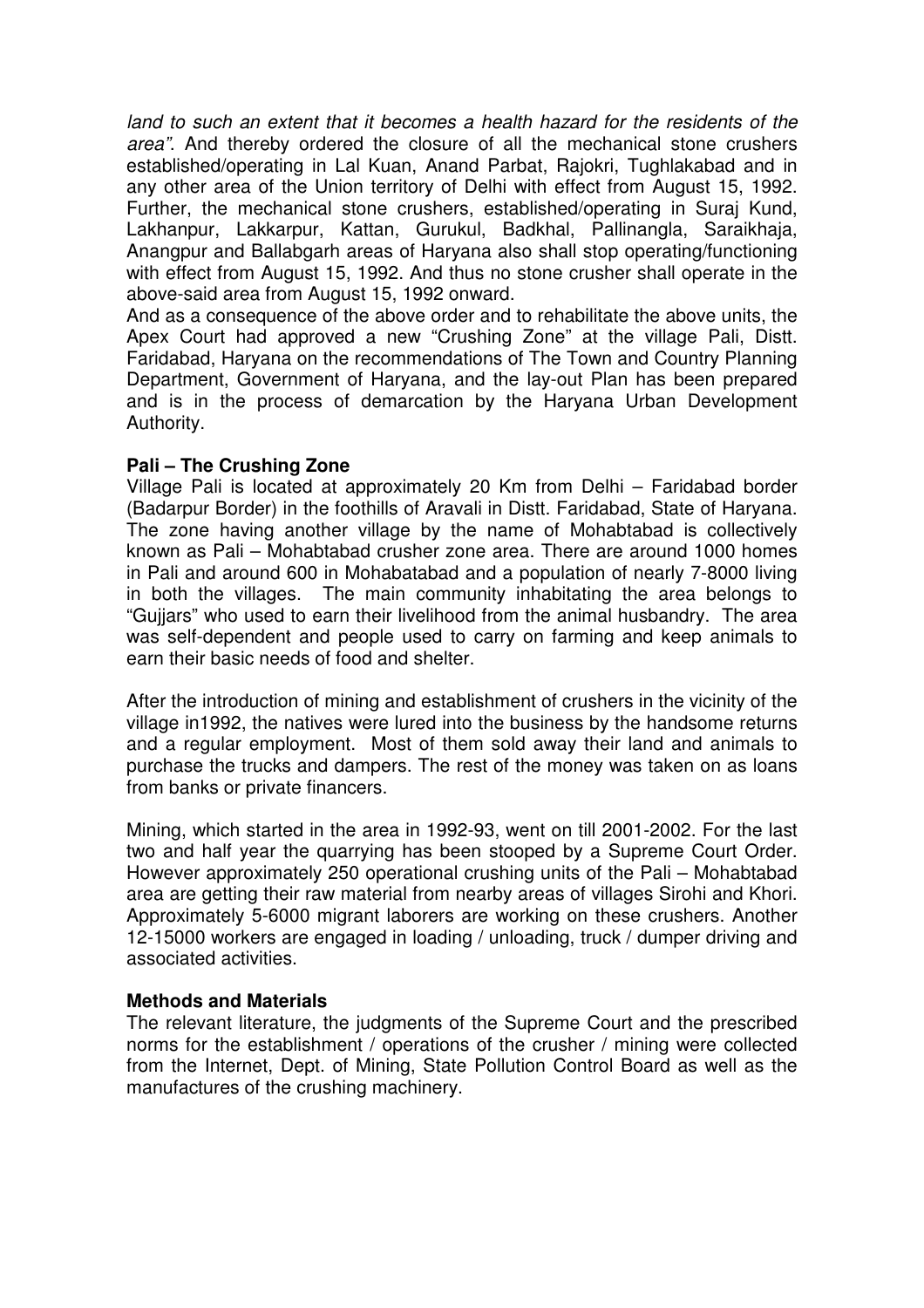Visits to the place were made by road and observations made.

Questionnaire based interviews were taken from few randomly selected people from the village and a few workers form the crushers.

Relevant photographs were taken from the places of interest and are included in the report.

In the above said background, it was imperative to narrate the environment of village, the crushers and the quarry along with impact of these activities on the health of workers and the villagers.

The term environment implies all the external factors – living and non-living, material and non-material, which surround human beings. The basic three component of the environment are:

- Physical environment consisting of water, soil, air, housing etc.
- Biological environment includes plant and animal life.
- Social environment includes customs, culture, habits, income, occupation etc.

Thus a balance between these three will make the environment a healthy one. However to make the things more discrete and clear, the village environment and the crushing zone environment is discussed separately.

#### **The Village Environment:**

The village surrounded by the Aravalli Hills on one side has sparsely located houses. A small village, with  $1/4$ <sup>th</sup> of the land in the plain has  $\frac{3}{4}$  th inheritance in the mountain for its residents. In the last ten years these villagers have gone through a phase of industrialization and socioeconomic changes. To know the impact of quarrying and crushing on the water and farming, the villagers were asked about the increase or decrease in the quality and quantity of drinking water, water for irrigation, crop yield / hectare etc. in the last one decade. As per the interviews, mining and crushing operations have no negative impact on the quality and quantity of water, soil and air of the village.

However there is significant decrease in the number of buffalos, cows and goat etc. from 1992 onwards. This was attributed to the fact that before the mining started in the area, the mountain area provided the fodder of these animals. After the mining operations started, the villagers sold their animals to the extent of 90- 95%. They invested this money in buying the trucks and dumpers to catch up with the new employment opportunity in the area. Thus there was a shift of traditional occupation and the income started rising. Many of the villagers invested in blasting operations too.

When the Supreme Court ordered the closure of mining operations in 2001, these villagers were forced down to stop functioning in the area. As they could not pay back the installments of the loan, their trucks / dumpers were mortgaged by the creditors. Around 200 trucks / dumpers are still standing idle in the village.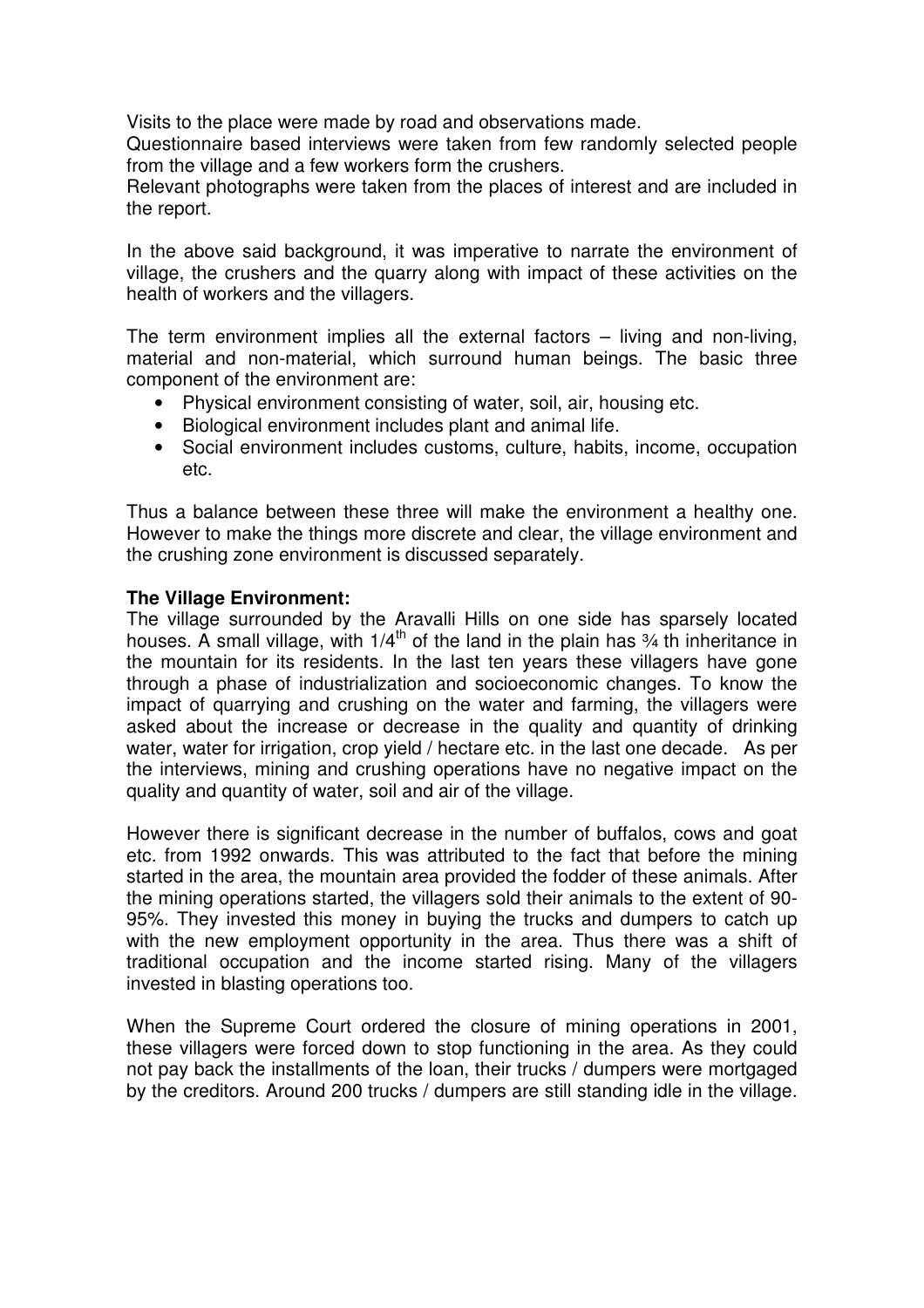Most of the young people could be found staying at home during the day. This is becoming a stressful proposition as they found themselves in a situation where they are neither able to earn nor able to clear the debts. Also they can't go back to their traditional work of animal husbandry as buying new animals means a fresh investment of lakhs of rupees. Moreover the existing fodder is not sufficient even for the present animal population. The grazing fields were destroyed in the decade of mining operations.

It is worth mentioning that all the mining has to be carried out in accordance with the mining plan along with Environmental Management Plan (EMP), as approved by Bureau of Mines. The project authorities are responsible for scientific reclamation / rehabilitation of the mined out area. They are required to plant 500 plants per hectare as per the mining plan. In case of trees / plants removed during the mining activity, the project authorities need to plant minimum double number of such plants in addition to 500 plants per hectare. Also the inactive dumps should be covered under the plantation on as approved under EMP / Mining Plan. It further says that no tree is to be planted in the area where Forest Deptt. Has already undertaken the plantation and no credit for any such plantation will be given. As per para 3 of directions contained in the Supreme Court's order dated 10.05.1996 (page 60, Vol – A, Compilation of State of Haryana), Director, Mines and Geology and Haryana State Pollution Control Board have been made responsible to ensure compliance of various provisions of the Mining Plans. However, the following photographs of the mining area make it quite clear that no visible action as prescribed above has been taken by any responsible operator / authority.



Photo 1: Closed and discarded Mines at Pali. No sign of reclamation / rehabilitation even after two and a half years of closure.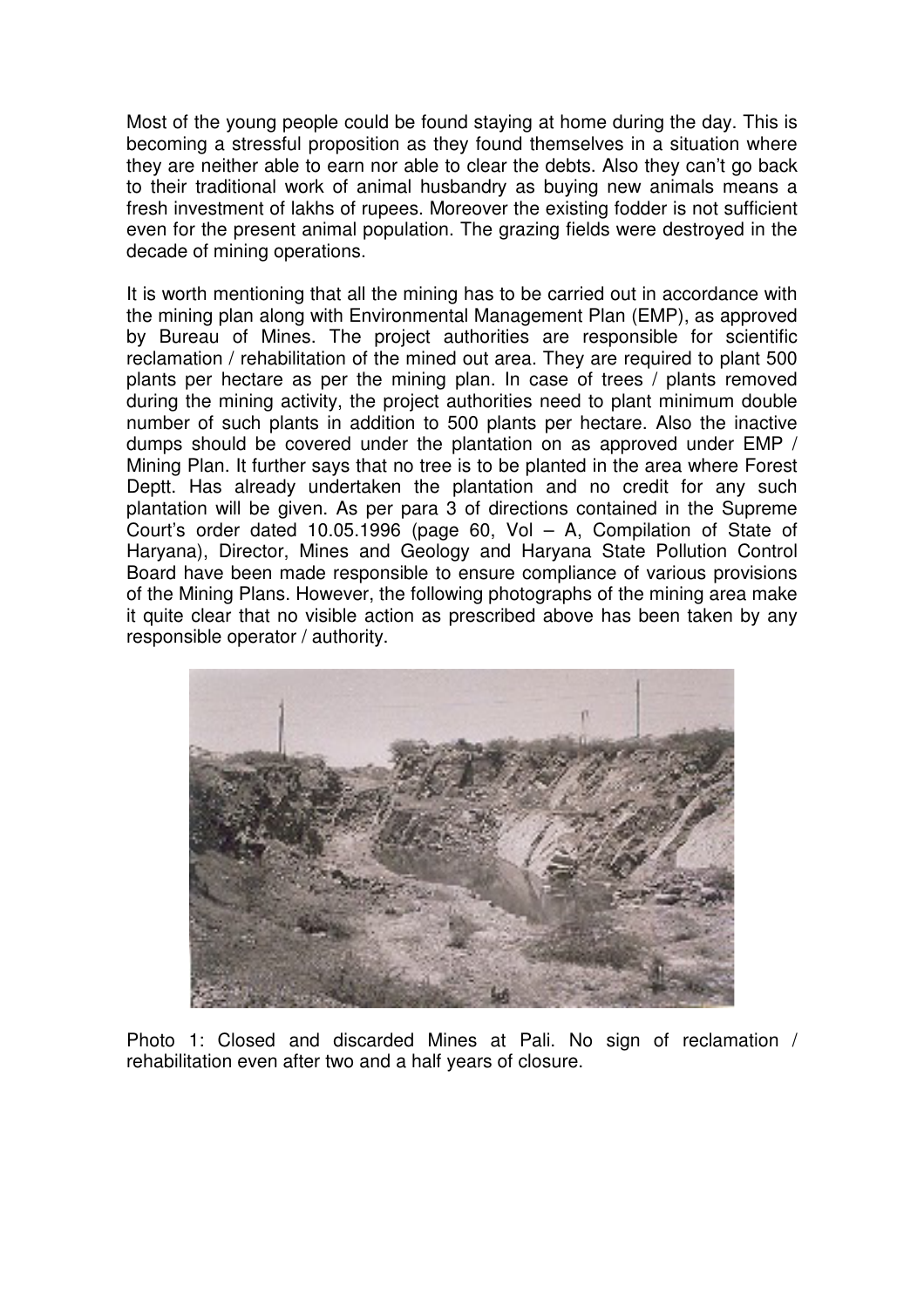

Photo 2: Miles of fodder search.

## **The Crusher Environment**

There are approximately 250 units operational in the area. There are prescribed norms by the state government to be followed by these units. The Schedule -II of the Haryana Govt. Gaz. (Extra), Dec 18, 1997 (AGHN 27, 1919, SAKA) contains the directions regarding emission norms and pollution control measure requirements. According to this document, the suspended particulate matter shall not exceed 600  $\mu$ g per cubic meter, between  $3 - 10$  meters of any process equipment of a stone crushing unit. No reference range has been suggested for the respirable suspended particulate matter (RSPM) in the breathing zone of the worker in this document.

The pollution control measures to be taken by the crushing units are a) installation of dust containment cum suppressing system, b) construction of wind breaking walls, c) construction of metelled roads inside the unit or within the zone, d) regular cleaning and wetting of the ground, e) growing the green belt along the periphery of the crushing unit or the crushing zone, f) sprinkling of 10 kilo liters of water per day for a stone crushing capacity of 100 tonnes per day. It further prescribes that the green belt along any approved notified zone will be for a depth of at least 100 meters or along the periphery of the crushing zone with minimum 10 rows of such trees in the direction of the depth of the green belt. The nature of tree to be planted and their protection measures required shall be subjected to approval of the competent Divisional Forest Officer. The responsibility for planting and maintaining of green belt shall be with all the crushing units operating at that time. For each stone crushing unit sited within the approved crushing zone, a minimum of 150 trees planted all along the periphery of the premises of the crushing unit concerned will be provided and properly maintained by the crushing unit concerned individually apart from the green belt provided on the periphery of the crushing zone.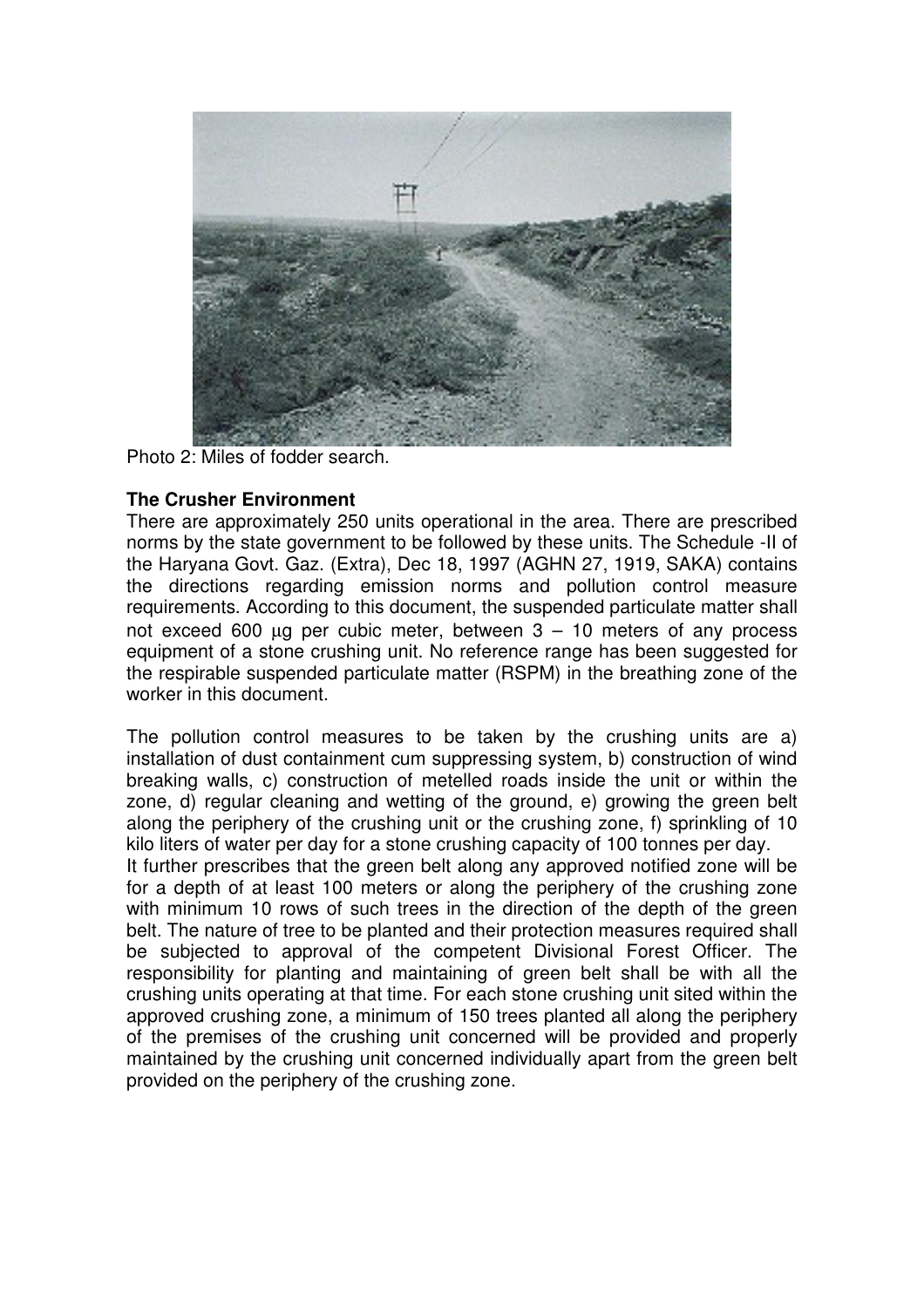Its relevant to repeat that The Delhi Factories Rules 1950, under the Schedule XXVI describes manipulation of Stone or Any Other Materials Containing Free Silica. It further prescribes that No manipulation shall be carried out in a factory or part of a factory unless one or more of the following measures, namely: - a) damping the stone or other material being processed; b) providing water spray; c) enclosing the process; d) isolating the process; and e) providing localized exhaust ventilation are in place.

Visibly, none of the above parameters are being met. All through our journey to the village from the link road, we came across number of hoardings saying, "Greenery in the Zone is maintained by Pali-Mohabtabad Crusher Owner Association", but it was hard to find any human caring of natural shrubs and weeds that are growing in the area.



Photo 3: Barren Periphery of the Crushing Zone. Are you looking for a green belt?

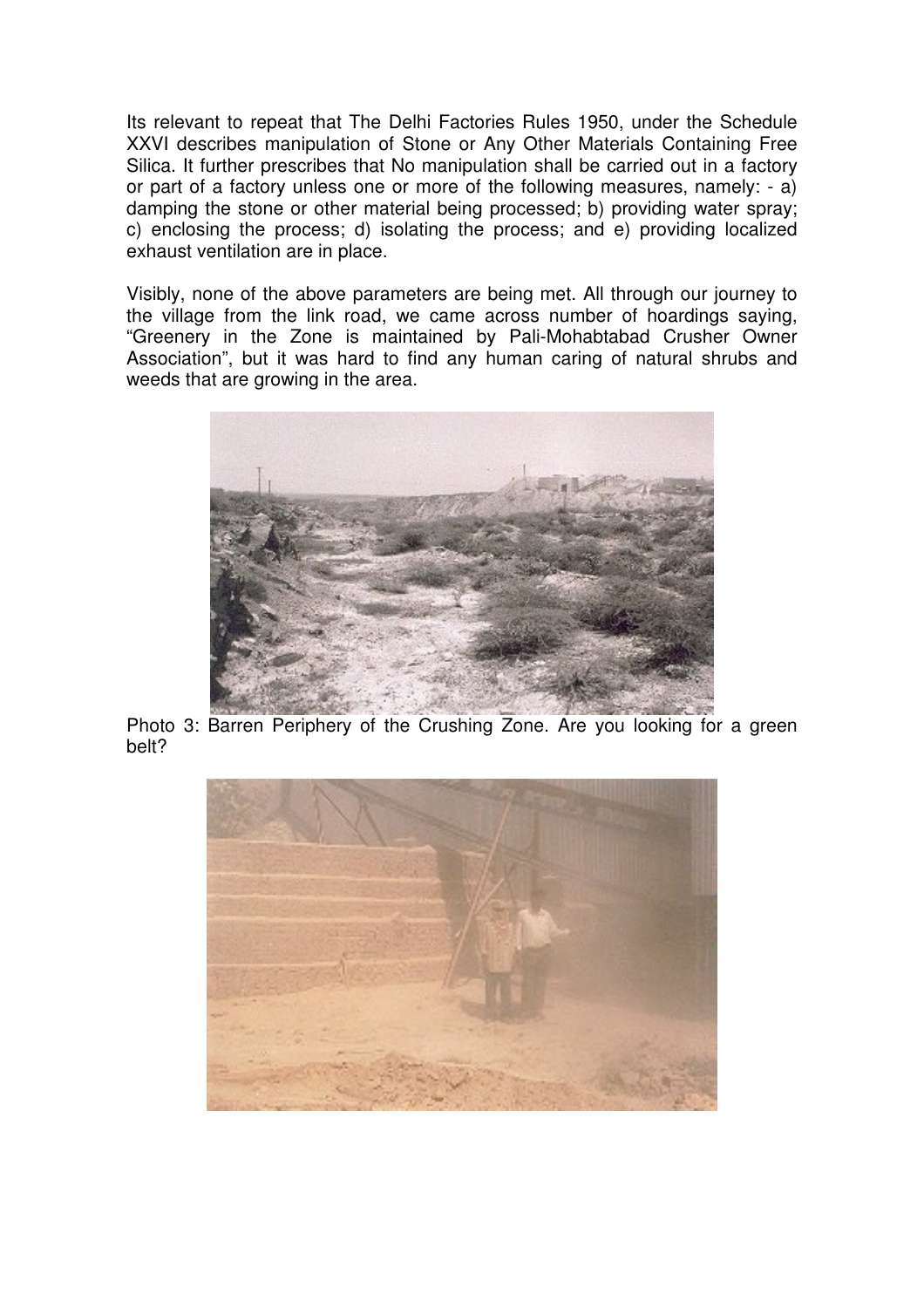Photo 4: Dust control device – just a lion cloth around head and face.



Photo 5: Dust – Dust just go away or we will ignore you.



Photo 6: What is a funnel or sprinkler? Dust is everywhere, why to control it here only?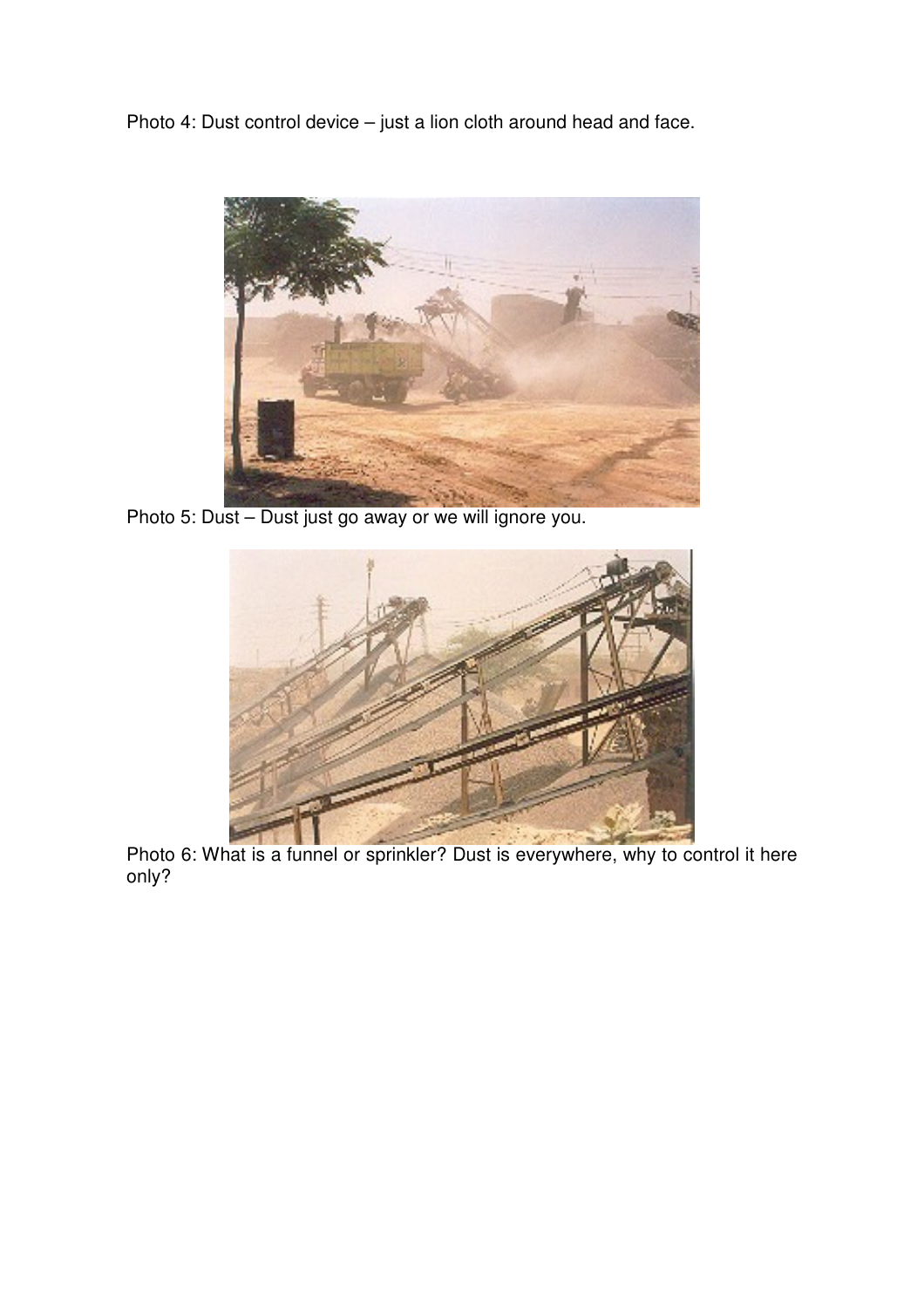

Photo 7: All the prescribed norms are met with and are verified. How?

As though this is not an enough mockery of rules and regulations, the slum that has come up at the walking distance of the crusher units can tell us how the rule books are written and followed. The same gazette while prescribing the norms for siting the crushers in Haryana, states the minimum distance required from nearest village abadi is 1.0 Km and from the nearest town abadi is 1.5 km. Usually an average village have a population of around 1000 people. The startling fact is that the rules do are taking care of these 1000 people, but what about 15000 – 20000 people who have migrated from other states to work here and residing in this slum? Three to six people share a brick and mudroom with a roof of tin or straws. This all along with no water and electricity, no provisions for cooking and any other basic amenity of life. Defecation in open and stagnant rainwater are more than enough to blow up the disease outbreaks.



Photo 8: In search of livelihood, they are bound to die.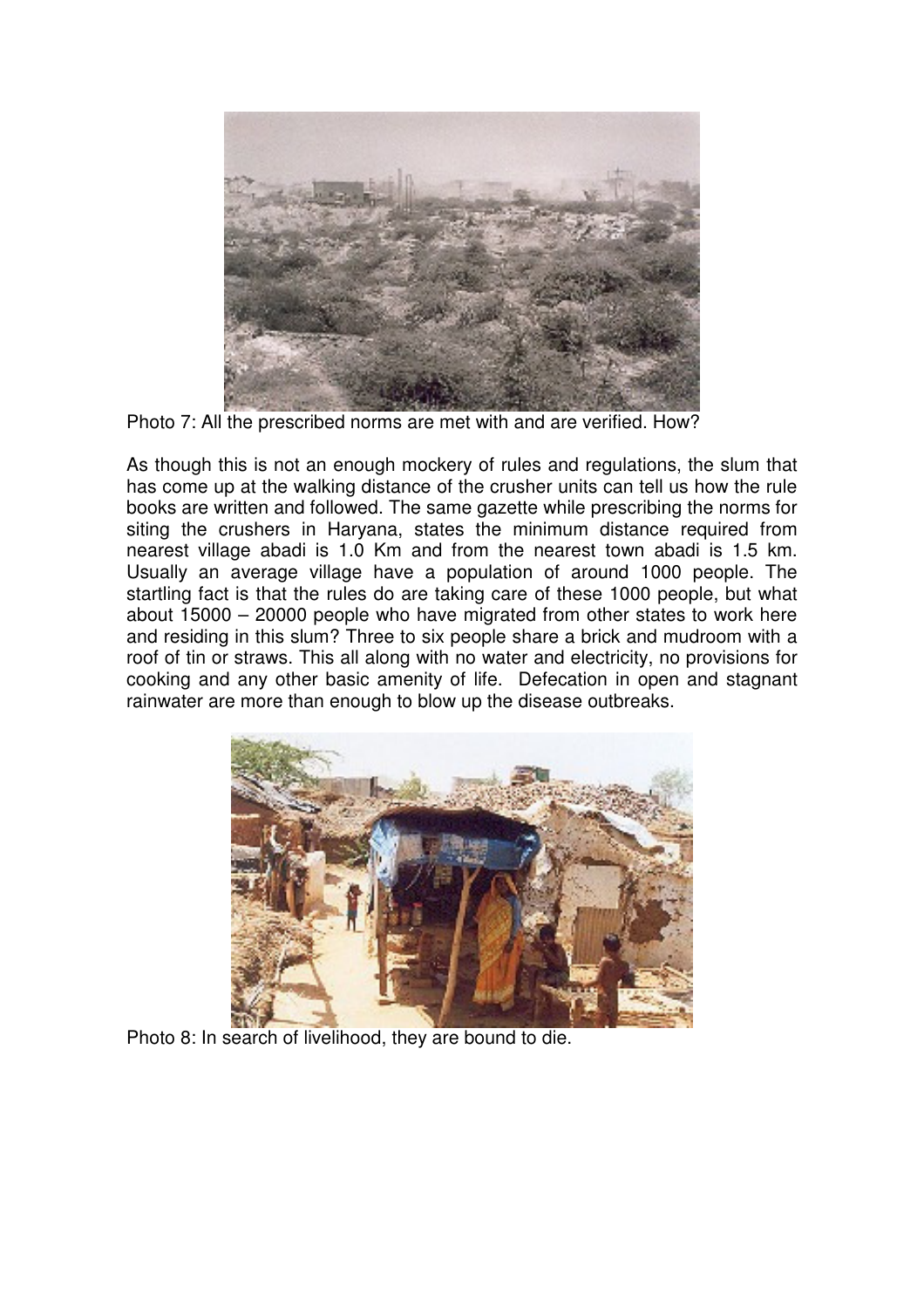

Photo 9: We live just a few meters away from where we work.

#### **The Health Status:**

All is well that shows well. How many people are disabled or have died – there are no figures to comment upon. From where the workers have come, where they have gone, nobody knows. There is no registry system to record the incidences of injury / accidents at workplace.

According to a doctor practicing in the area, approximately 40% of the workers suffer from respiratory diseases. Most of them are diagnosed as having tuberculosis. A worker interviewed by us during the survey was having acute respiratory distress. He had been diagnosed as having pulmonary tuberculosis for which he was getting treatment from a private doctor. Although he was not getting the treatment for last one month as his doctor was away, he refused to accompany us to a govt. hospital. On enquiry on our next visit, we were told that he died in few days. There is no clue as to how many others suffer and die in the area like him. Weather their families, living far away know that the bread earner is alive or dead depends upon the awareness of fellow workers about his whereabouts. We found that they know very little about each other, like their address, even the name of the village from where he is, or about their families. It seems they know and have chosen their fate to work here and die anonymously. They are being used as another raw material in all this process of the product making for Country's growth, development and prosperity. It is worth mentioning here that these crushers had been shifted here after the Supreme Court's judgment with the intention to save the environment of Country's Capital. Nowhere does the judgment mention the safety and health of the workers. Which environment we are supposed to be saving at the cost of these people? Workers had died, are dying and will die in future due to apathy of all the responsible so called watchdogs of the environment minus their people. The Lalkuan has plenty of confirmed silicosis patients. And the workers in Pali, all in the age group of 20- 30 can see their future in them.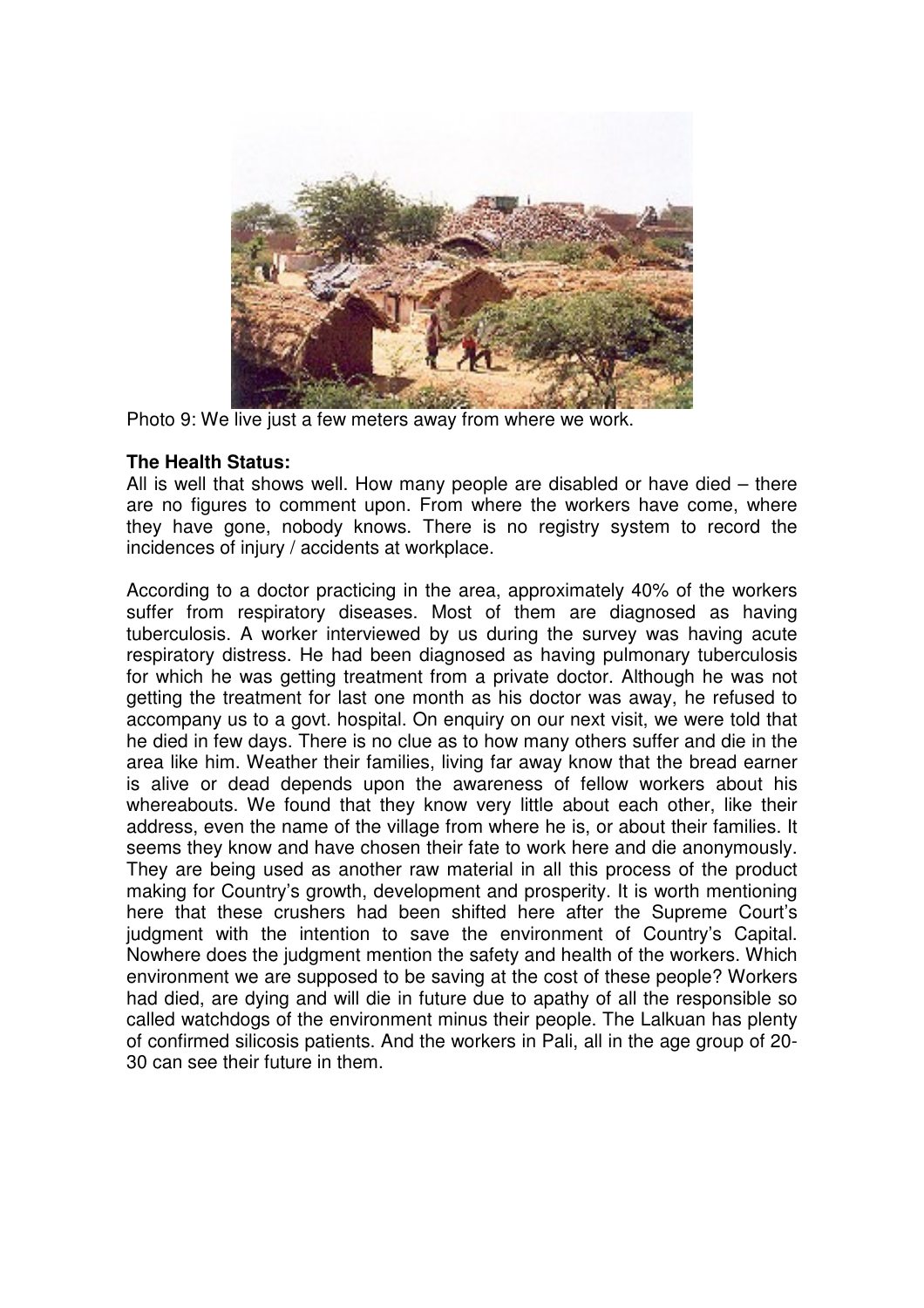

Photo 10: The present: young, happy and hopeful.



Photo 11,12: The Future: fragile, sad and hopeless. (These are the confirmed cases of Silicosis from the Lalkuan Area)

Not only the workers, but also their families who are residing close to these units are more vulnerable to the silica exposure. The children, the women and elderly all are breathing this toxin day and night. Malnourished children with already compromised immunity can cause acceleration of irreversible early changes in the disease pattern.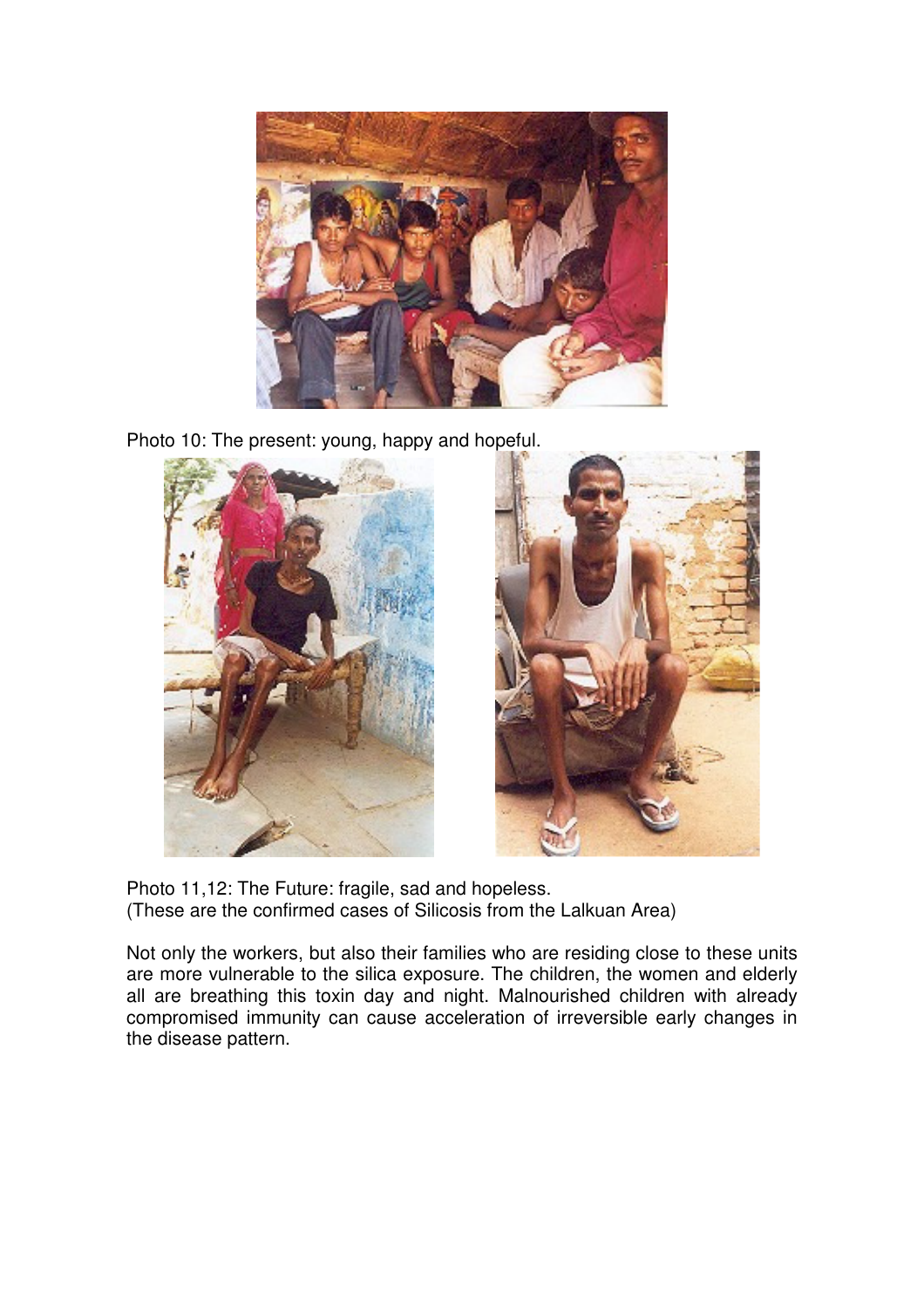

Photo 13: Will someone take care of me?

Irregular working hours, overwork and heavy manual labour is taking toll of the health of these workers. The outbreaks of infectious and communicable diseases are common because of availability of a perfect host, overcrowding and poor sanitation of the area.

## **The Safety Status**

No available document comments upon the safety of machine and human beings. Designs of machines are all open, without any guards and requires frequent maintenance by the human intervention. Moreover no personal protective equipment is being provided to the workers. Helmets, safety belts, masks, safety shoes are foreign things. It is alleged that approximately 200 had been buried alive during the mine blasting operation in the past decade only. Also the vehicular accidents at the mining area cause considerable morbidity and mortality. Its alleged that blasting is banned in the Aravalli range by a Supreme Court order but somehow the Apex court itself has been passing orders to operate in the area.

The high rate of morbidity and mortality is being compounded by high rate of workers turnover. After getting sick they go back to their native places where they either die or live a life of destitute.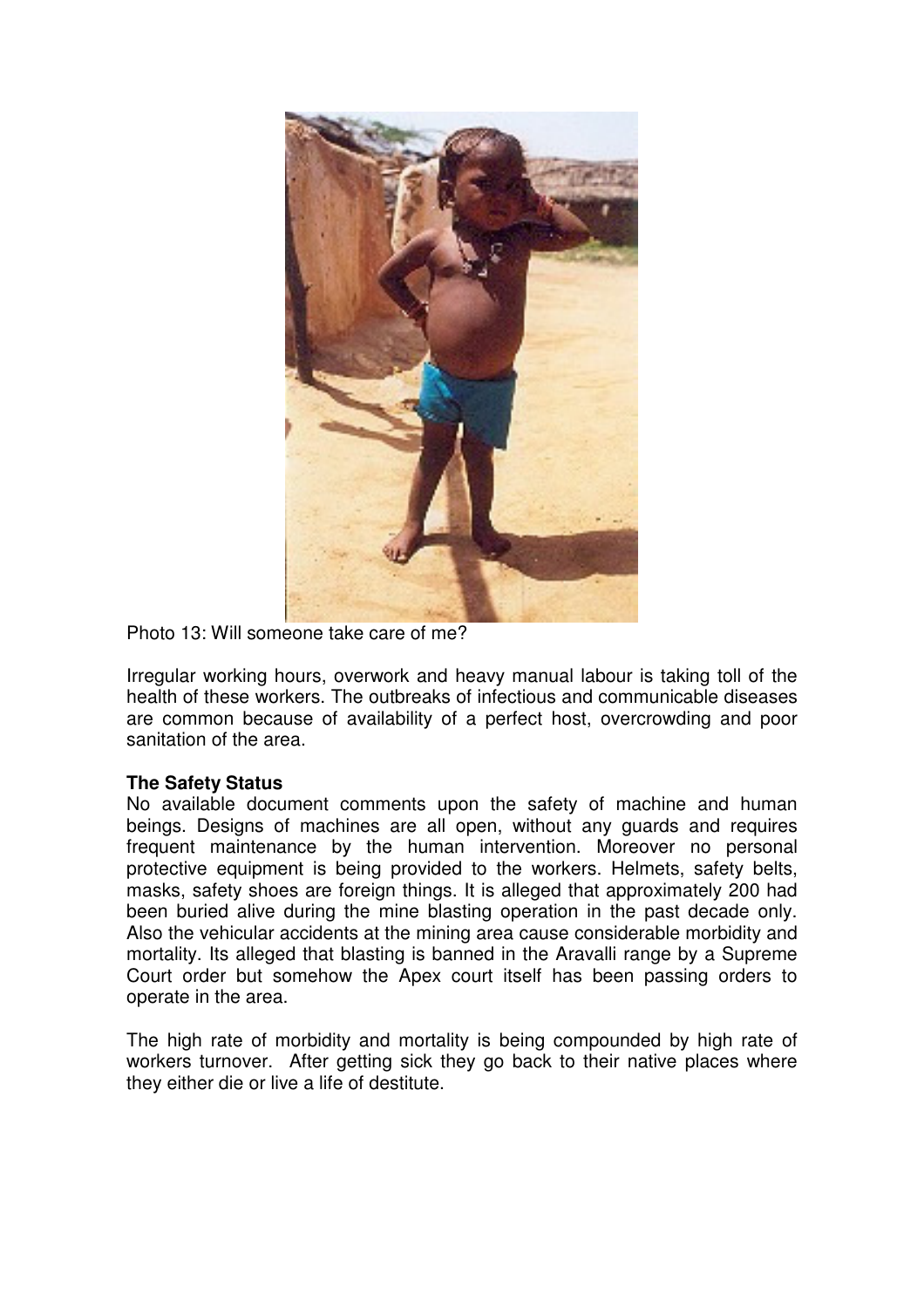

Photo 14: Invitation for a perfect suicide



Photo 15: Let me repair it, or else the production will fall.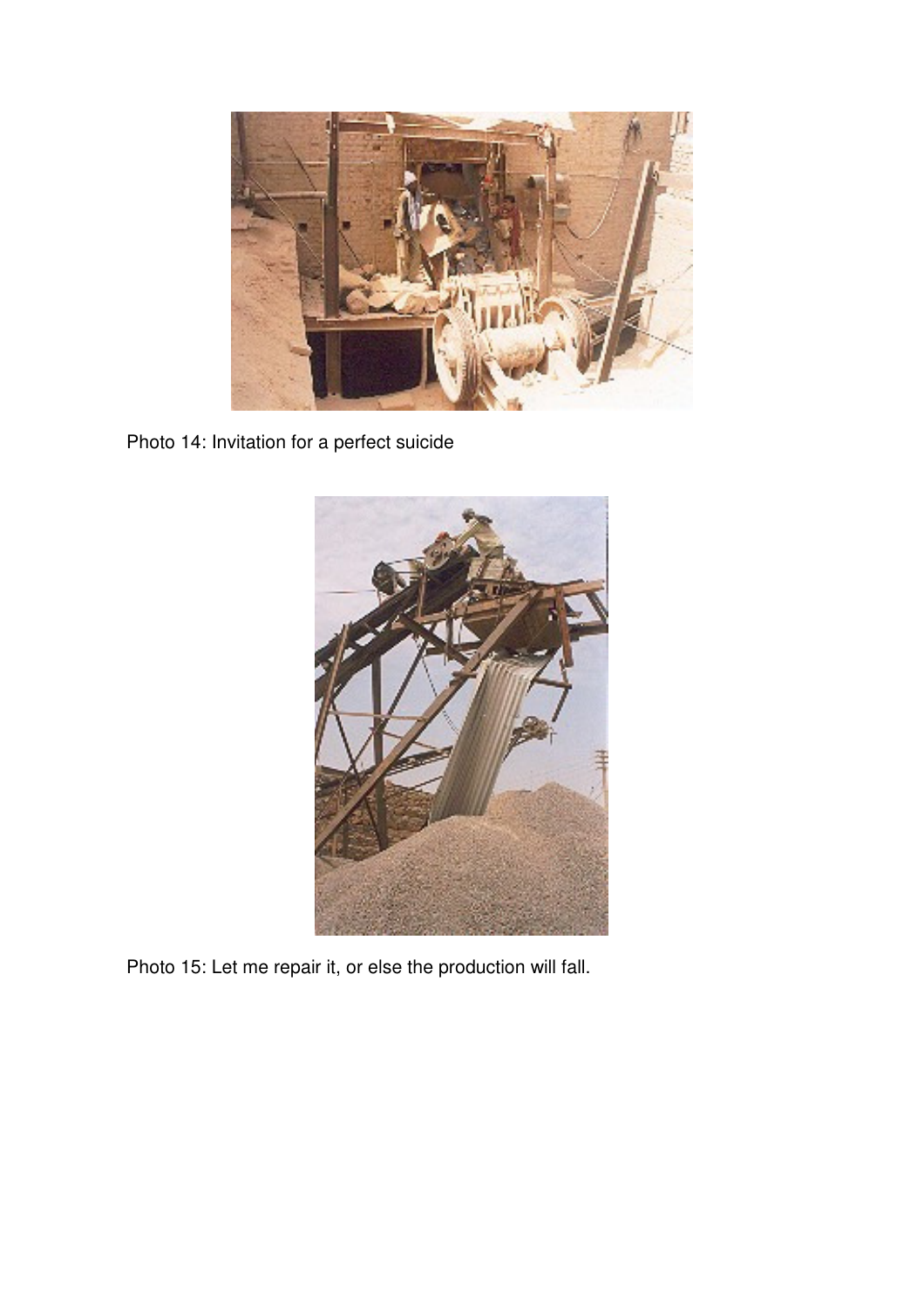

Photo 16: Environment, Pollution and Human existence at Criss-Cross.



Photo 17: Don't worry; we can take all the load of development on our head.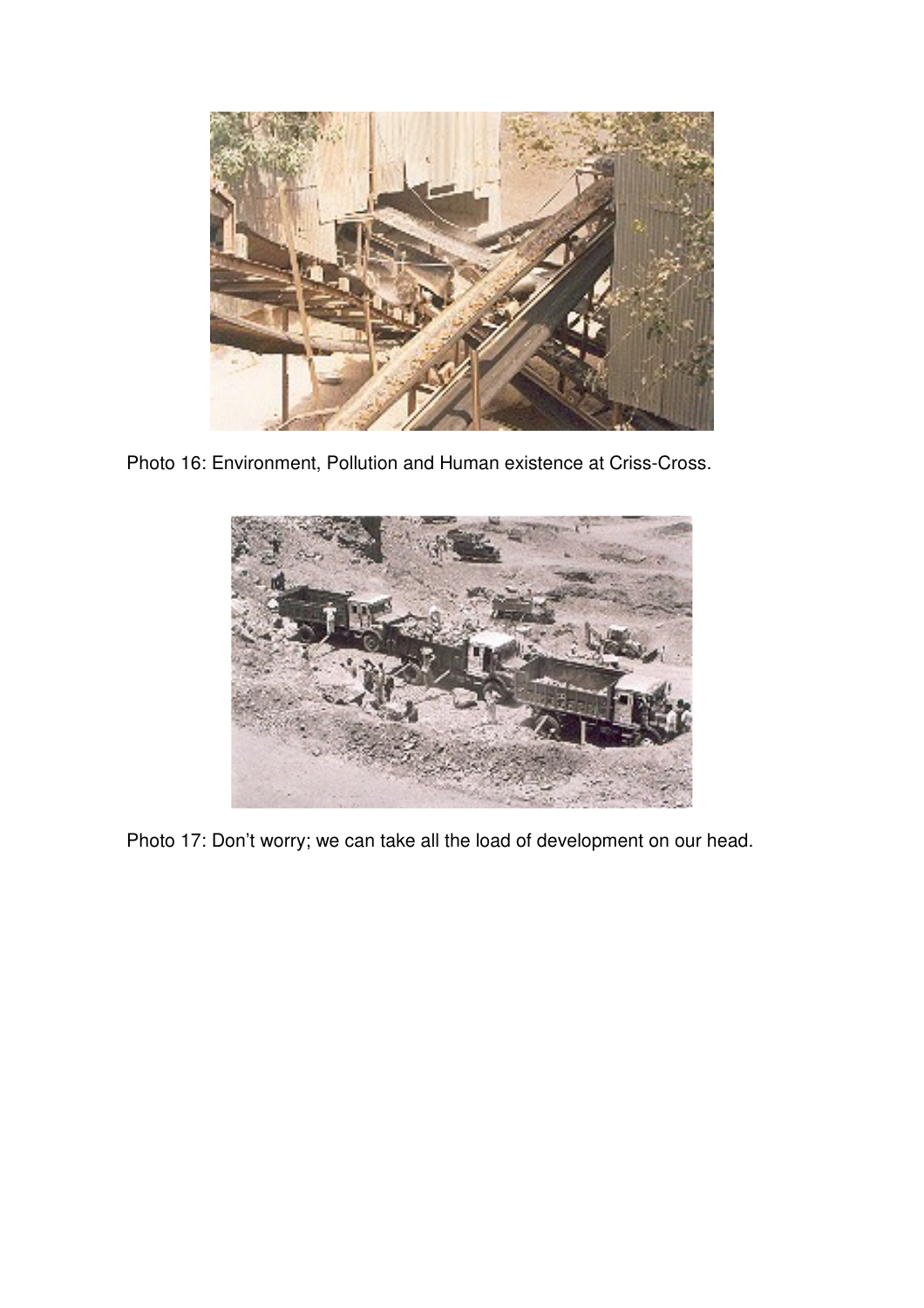

Photo 18: Please don't mind, blasting the mine can blast your mind /ears too.



Photo 19: Country is on the road of progress.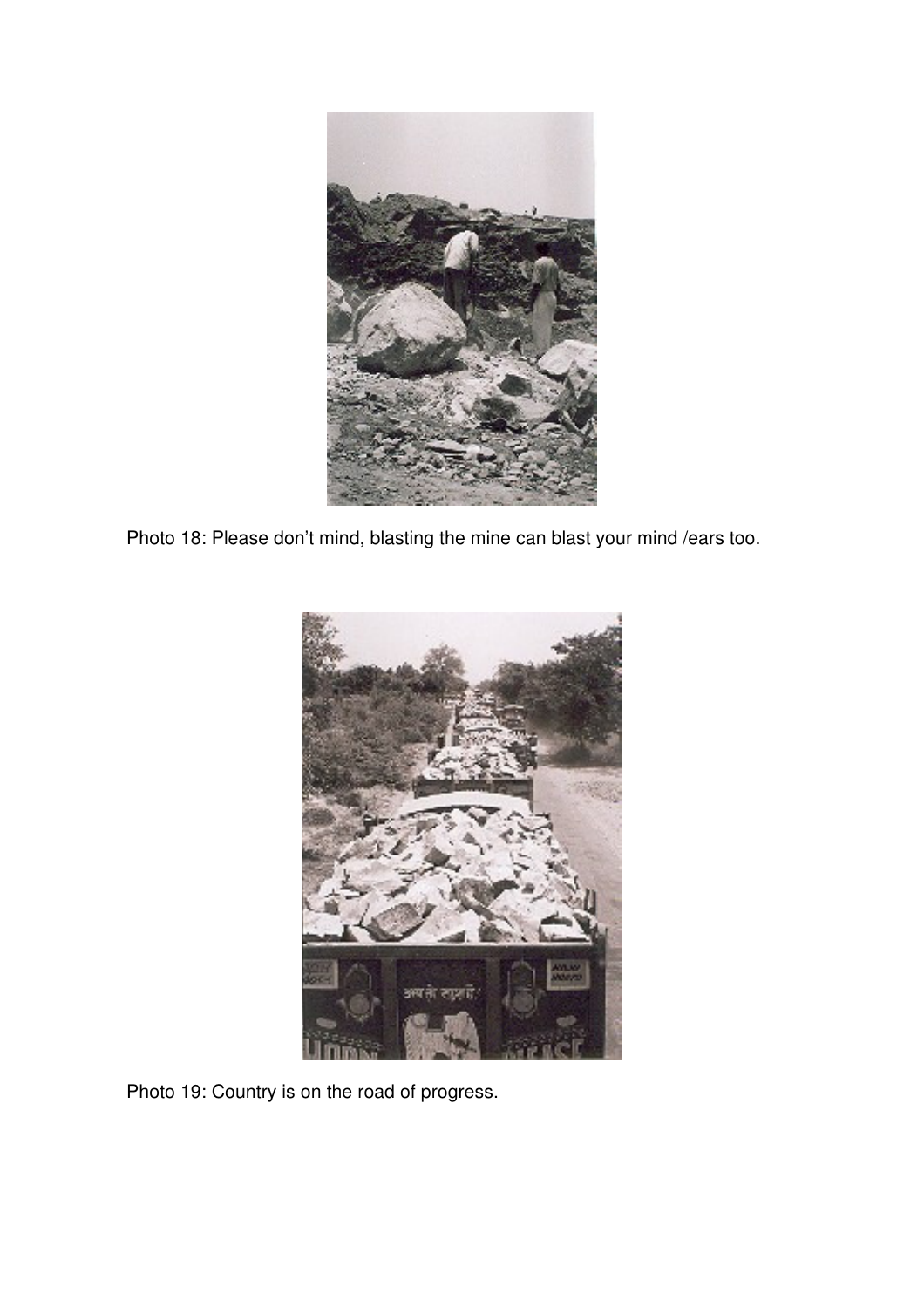#### **Summary**

Shifting of a polluting industry can definitely help in improving the local environment. But one aspect of the environment that is constantly being ignored is the most important, human being and that too by the fellow homo- sapiens. It's evident from the Lalkuan from where the crushers have been shifted to Pali. Thousands of workers and their families have been affected, more than hundred people have died of Silicosis and many more are confirmed of the disease. The so-called bonded labour of the Lalkuan has been denied all the labour rights for several years. This same is bound to happen in the Pali and surrounding areas in the wake of above findings wherever the mining and crushing activities are going on. The negligence on the part of responsible and accountable authorities, sloppy law implementations and denial of human rights are creating another Lalkuan out of this peaceful hilly area.

It is tragic that the role of our own Apex court is questionable in this case. Why the quarry was permitted and later withdrawn? Is the court working on the whims of its worthy judges? It has become equivalent of a fly by night operator who establishes his lucrative business, ruins the locality of their belongings by promising good returns and flew away by the end of the day. Should we subscribe to all this with closed eyes? How an environmentalist for one area could act as an anti-environmentalist for the other area? How the human beings of one place have a privilege to better environment and health than their counterparts?

To ponder over the problem in more systematic and scientific way, we propose to do a pilot study of the issue. The relevant legal procedures, the industry requirements, the newer technologies, health and safety needs, training and education needs, the rehabilitation of industry and workers, role of governments, role of public and local populations, present health condition and comparison to the existing evidences etc., labour rights and human rights --- these all should be included in this pilot project so that a comprehensive outlook can be projected as far as this industry of quarrying and stone crushing is concerned with.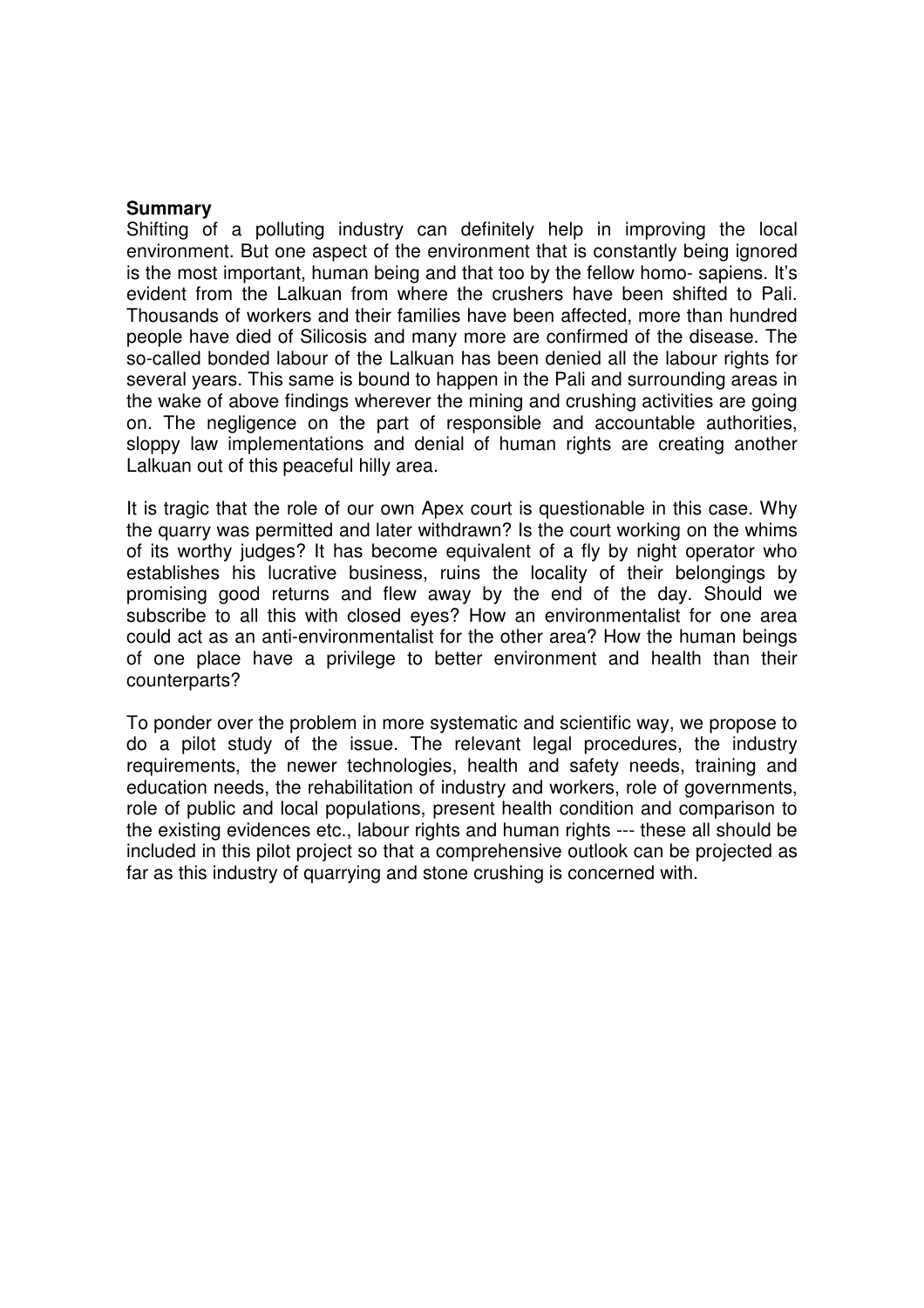## **Annexure I**

## **LABOUR LAWS APPLICABLE TO QUARRY WORKERS**

A large number of labour laws exist to ensure and regulate employment, working conditions, wages, safety welfare, health, housing, bonus, social security, etc. of workers, Some of these of relevance since they apply to unorganized labour with is in exist tence at the stone quarries and stone crushers.

#### **Briefly these laws are:**

- (i) The Mines Act, 1952 read with the Metalliferous Mines Regulations, 1961, Mines Rules, 1955, and other Rules, regulates technical operations in the mines and ensures the safety, welfare and health of the mineworkers.
- (ii) The Factories Act, 1948, which along with Delhi Factories Rules, 1950, covers the stone-crusher workers.
- (iii) The Workmen's Compensation Act, 1023.
- (iv) The Contact Labour (Regulation and Abolition) Act, 1970.
- (v) The Inter State Migrant Workmen (Regulation of Employment and Conditions of Service) Act, 1979.
- (vi) The Bonded Labour System (Abolition) Act, 1976.
- (vii) The Employee's State Insurance Act, 1948.
- (viii) The Minimum Wages Act, 1948.
- (ix) The Payment of Wages Act, 1936.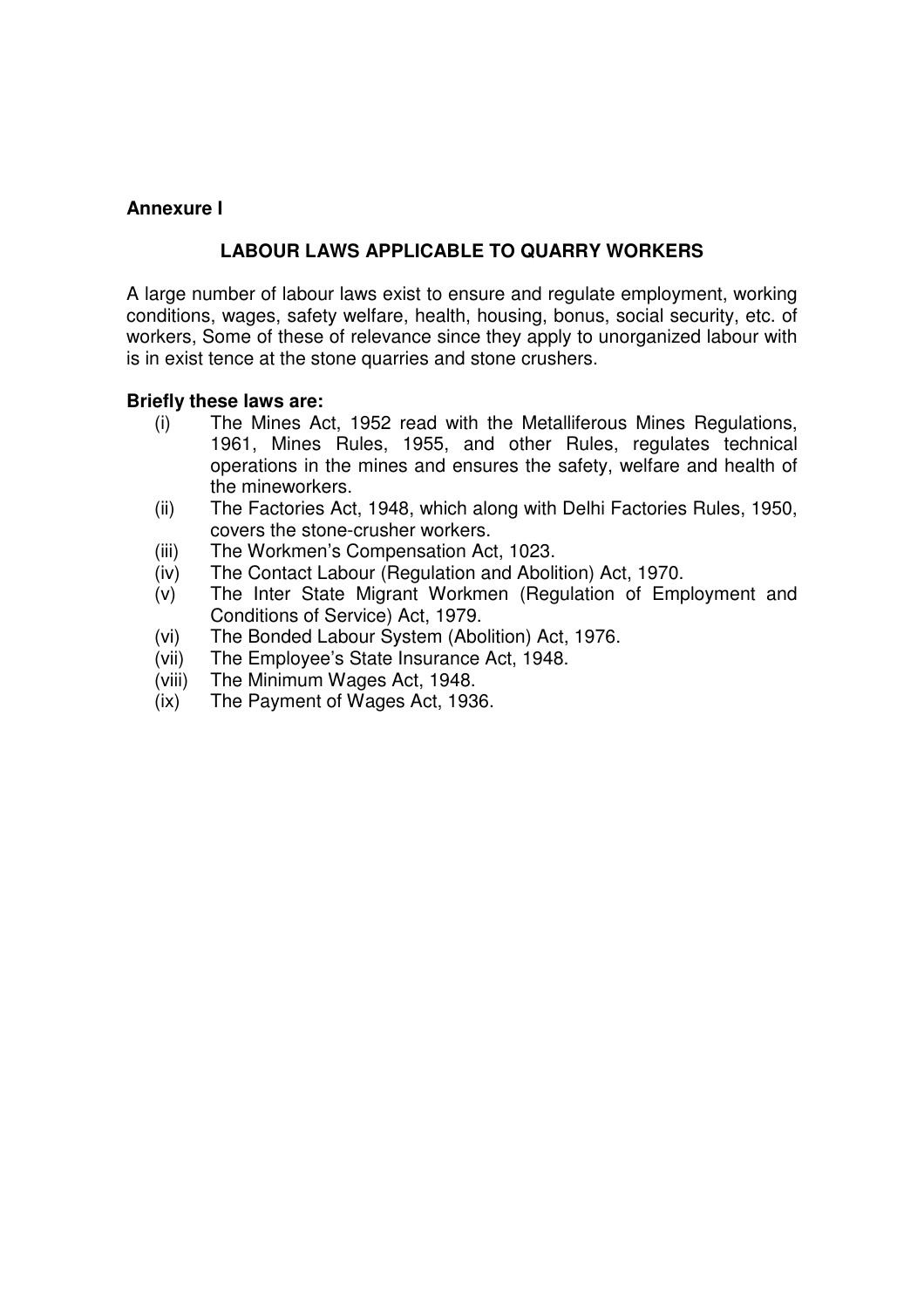#### **Annexure II**

#### **Bureau of Mines:**

Indian Bureau of Mines (IBM) was set up on 1st March, 1948. Initially IBM functioned purely as an advisory body. It helped government in framing various rules like Mines & Minerals (Regulation & Development) Act, 1948, Mineral Concession Rules, 1949 and Petroleum Concession Rules, 1949.

IBM was given a set of functions in 1950 and in accordance with it, the inspection of mines and mineral prospects became a regular activity.

By 1953 IBM was given an additional function of undertaking detailed exploration of mineral de posits. Among the minerals explored by IBM were Iron Ore, Limestone, Dolomite, Coal, Copper, Tungsten.

Later Mineral Conservation & Development Rules, 1955 and Mining Leases (Modification of Terms), 1956 were framed.

An ore-dressing laboratory was set up at Delhi in 1955.

With the passage of time the activities of IBM grew in depth and extent like Technical Consultancy and preparation of mineral maps leading to complete inventory of mineral resources. With its pool of mining engineers , geologists and ore dressing engineers it covered a wide variety of needs of the mining industry.

Various publications related to mining and mineral industries were brought out.

Offices were set up in the different parts of the country close to major mining centers.

In the last decade, with the change in the policy of Government, two very important activities were undertaken by IBM. The first being the processing and approval of mining plans and schemes of mining for all the mines in the country and second one being the implementation of rules for the protection of environment . IBM accepted this challenge and has been successful in promoting the awareness about protection of environment in the mines through the " Mines Environment & Conservation Week".

IBM also started imparting training to the industry personnel in the preparation of mining plans and also in the other fields.

Modern Mineral Processing Laboratory, Analytical Laboratory and Pilot Plants were set up at Nagpur, Ajmer and Bangalore.

IBM lost no time in realising the potential of information technology and entered into the agreement with BRGM of France in setting up " Mineral Resources Intelligence System " and " Technical Management Information System" in HQ and its 3 zonal & 12 regional offices.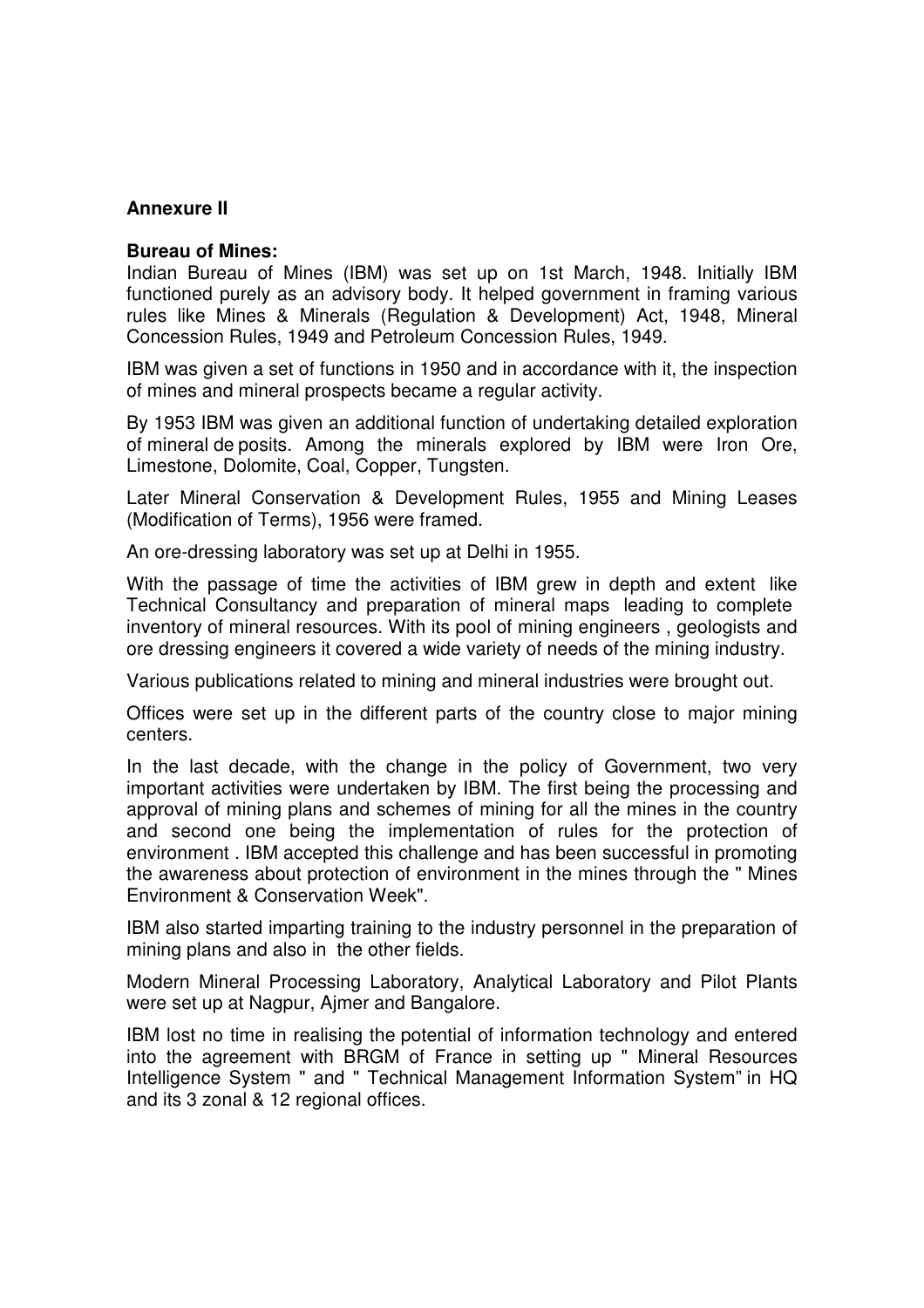In a nutshell, the IBM has been able to promote awareness amongst all sections of the mining industry, necessity and advantages of systematic mining and conservation of minerals and protection of environment. The results of its ore dressing investigations have formed the basis of new commercial beneficiation plants and thus enlarged the mineral resource base. The IBM's clientele seeking technical consultancy covers a wide spectrum of small and large mines and many public sector organisations. IBM has been able to provide useful information to the industry through its publications and has been recognised as the Mines and Minerals Data Bank of the country.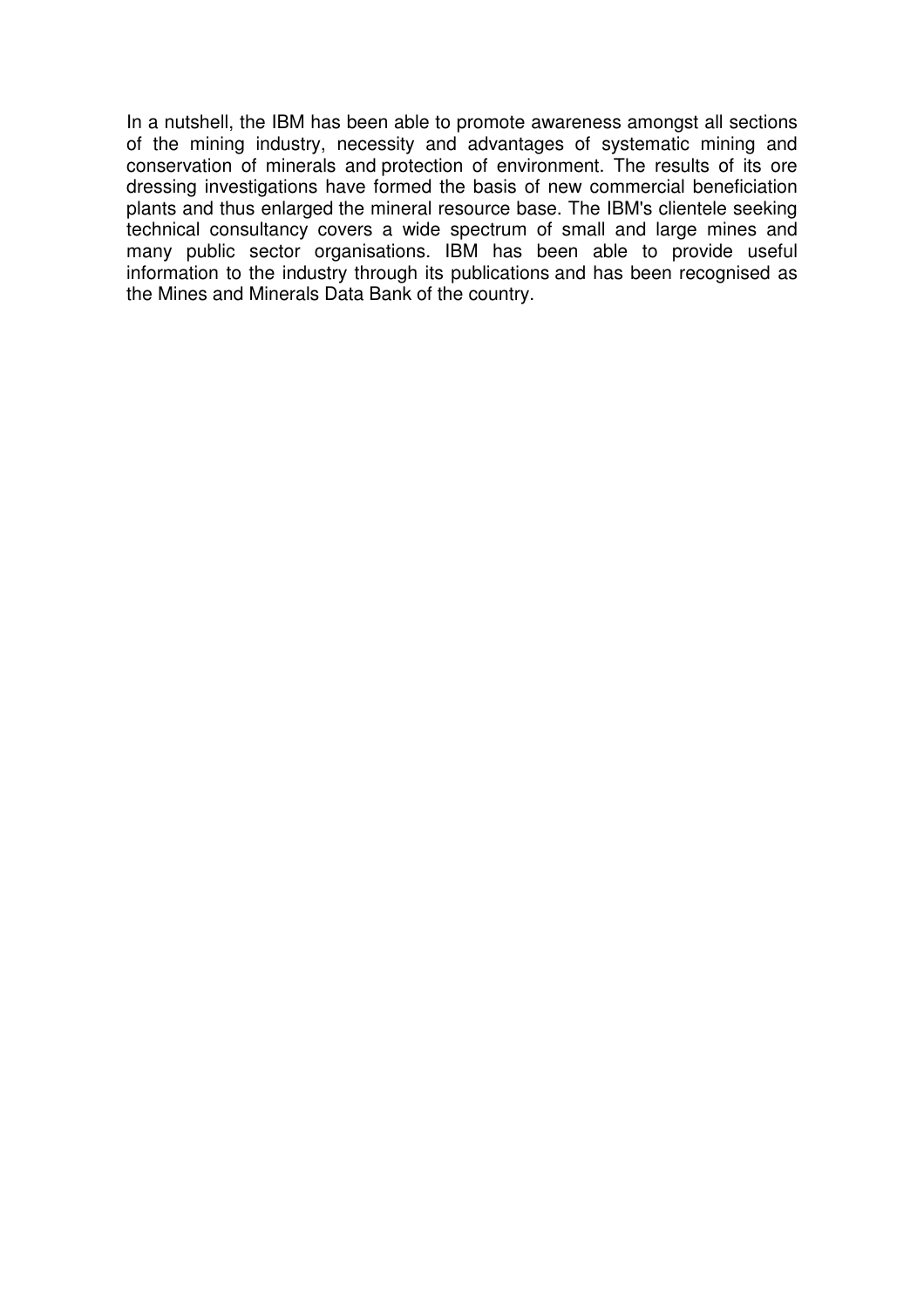#### **Annexure III**

#### **Process in Quarrying**

The notations used are as follows:

1. The topsoil is removed manually by 'beldars' (unskilled workers). It is carried in baskets (by women at times) and thrown at a certain distance. Some of it is loaded along with the stones that are sent to crushers. After this the stone is quarried, sometimes with the aid of blasting.

2. A slit or a hole is located in the rock. An iron rod-'gadali' 4-5 feet long and one inch in diameter, with one end flattened, is inserted into the slit. 33-4 labourers then press the 'gadali' downward is a lever, to displace the rock. This dislocates the rock substantially and brings it down on to the floor of the pit. If the rocks cannot be so dislocated, then they are blasted.

3. Holes are drilled to blast the big rocks. This is done by drillers who are employed by the owner of drilling machines, mainly residing in Rangpuri and Rajokri village.

4. Packing and blasting are done by the Khandar himself. The hole is packed with a urea-mixture, into which the 'topi' is inserted. One end of the detonatcr wire is inserted into the 'topi', the exposed end is ignited by the Khandar to initiate blasting.

5&6. Manual breaking of the rocks to smaller stones is done with hammers called 'jhumri', weighing about 12-20 kgs., the by Khandars. The stones so produced are usually termed 'soling' or 'moti patthar'.

7. The loaders, who come along with truck, carry the 'solng' on their heads, and throw them into the truck, to be transported to the crushers.

8. Some of the 'soling' are broken into 'rodis' in the quarry itself, by women or men who are not strong enough to do Khandari.

 What actually happens is that the Khandar hires some beldars (at least two), for 2-3 days at a time and gets the rocks over a large area exposed. He then hires drillers, to drill a number of holes, varying in depth from 2-3 feet to more. The positioning and depth of these holes depend upon the size and position of the boulders to be dislodged. Then some of these holes are packed and blasted simultaneously. Once the rocks have been loosened thus, the Khandars work on them. The stones so produced-'soling' and 'rodis'-usually amount to more than one truck-load.

 Tasks such as determining where and how deep the holes are to be drilled, from what position the rocks are to be loosened, require the judgment and skills of the Khandar, which are developed and acquired over a period of time. Any mistake could mean defective blasting, or injuries/death to the Khhandar and his fellow-workers. Also, wielding the heavy hammers to break the stones is an extremely strenuous job. Requiring considerable strength.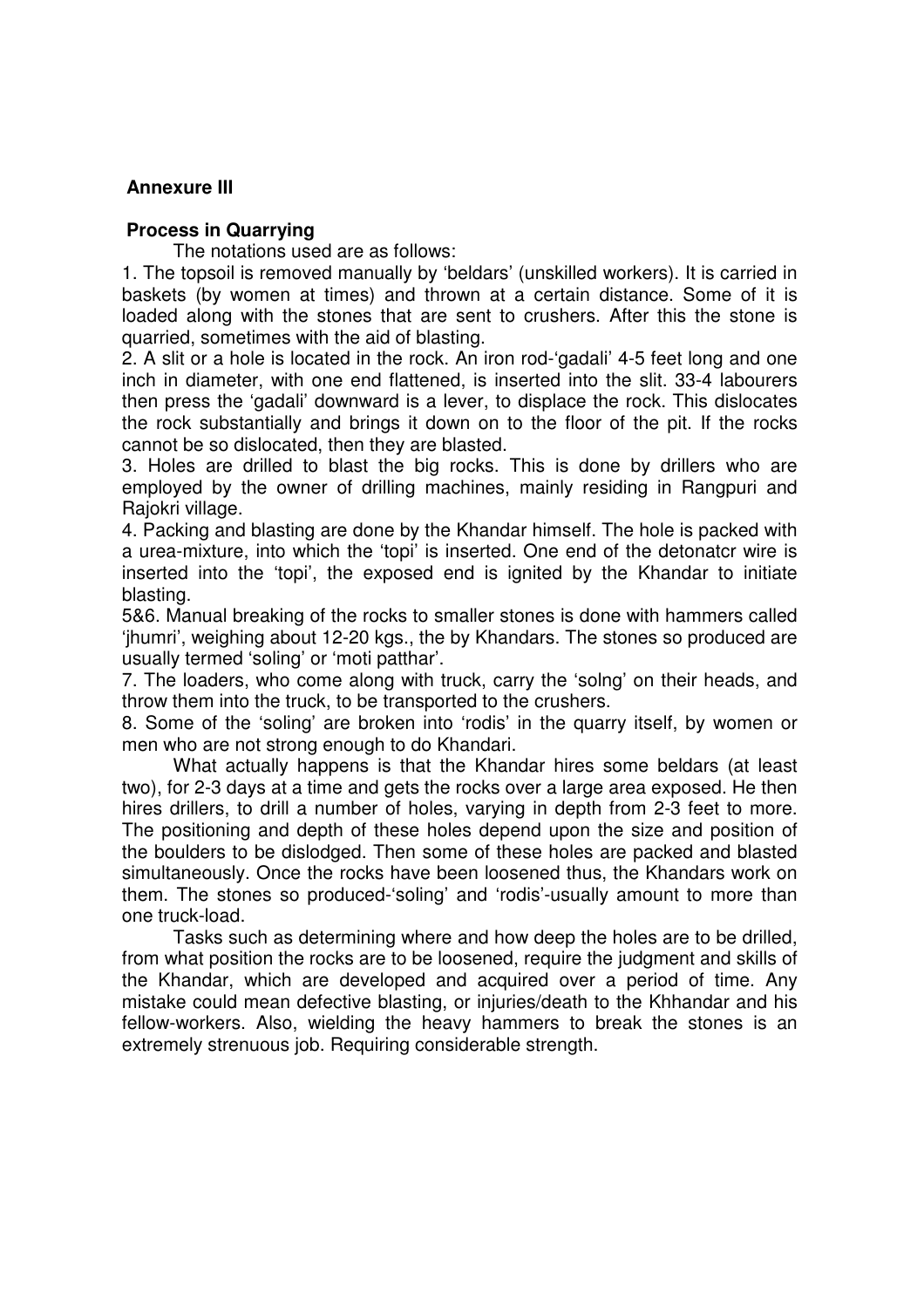## **Annexure IV**

#### **Processes in Crushing**

The stones are obtained from the surrounding quarries.

1. One or tow beldars stand on a platform. Their job is to pull down the stones from the pit with a wooden staff and ensure that there is a smooth ho into the crusher.

2. There is a pit below crusher-1. One beldar stands here to collect and throw up the stones that fall from the crusher-2 into the belt.

3. A beldar stands here to put back stones falling from the belt coming from crusher-2.

4. One beldar stands near crusher-2 see that it works properly.

5. Labourers stand near the heaps of crushed material, smoothening out the heaps loading into trucks, etc.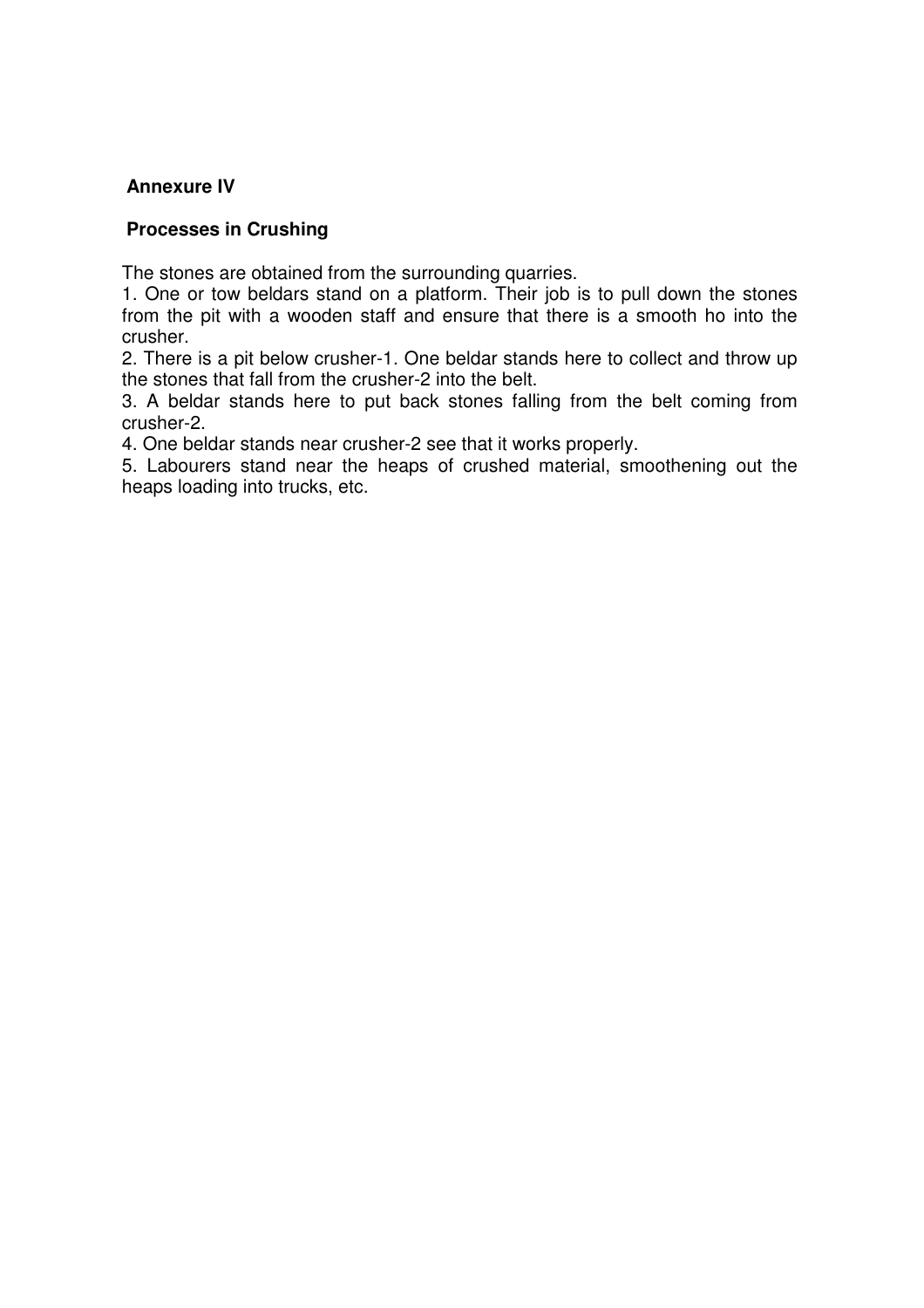#### **Annexure V:**

## **WAGES AND WORKING CONDITIONS AND TERMS OF EMPOYMENT**

#### **Earnings and Working Hours in the Quarries**

Different categories of workers have different wages and working hours. The following summary describes each category briefly and gives its nature of work.

**1. Khandar:** The Khandar has no fixed hours of work. He works for about 10 hours a day, sometimes more. Prior to starting his own work, which entails extraction of stones, and breaking them into 'soling', he makes a host of preparations for other operation. These are:

- (a) Gets topsoil removed by Beldars: It takes 1-2 days and costs approximately Rs. 80/day.
- (b) Gets holes drilled for blasting: the khandar pays Rs. 20 per foot of hole drilled to the drilling machine owner. For example a 5-foot hole costs him Rs. 100.

 (c) Arranges blasting material: It is available only at a premium at different places at different times, due to the illegal nature of the whole business. Approximate cost of this material is Rs. 20 per kilo of mixture, Rs. 7 per topi and Rs. 25 for one fuse of 12 feet.

After making these preparations he himself works for 2 to 3 days, for 8 to 10 hours each day, to extract the stones. If all goes well, he loads 5 to 6 trucks. The khandar gets paid for 150 cubic feet of stone, whereas they actually load more than that, about 180 cubic feet per truck.

The 'rodis' and 'soling' fetch different prices. The crusher-owners are major buyers of 'soling'. For every truck they pay Rs. 900 to the thekedar/supplier. Of this the thekedar keeps Rs. 600 as his commission and gives the rest to the khandars. So for every load 'soling', the khandars get Rs. 300. They also have to pay Rs. 1/sq. feet to labour loading the truck.

Discussions with numerous khandars indicate that the expenses incurred per truck varies considerably. For instance four khandars who had produced 20 trucks in a fortnight had incurred the following expenses:

| 300 feet of holes drilled                  | 6000.00 |
|--------------------------------------------|---------|
| 84 'topis' for 84 holes                    | 588.00  |
| 14 fuse-wires                              | 350.00  |
| 35 Kgs. Of explosive mixture               | 700.00  |
| Mechanical Removal of topsoil (Rs. 800/hr) | 2000.00 |
| <b>Miscellaneous</b>                       | 1500.00 |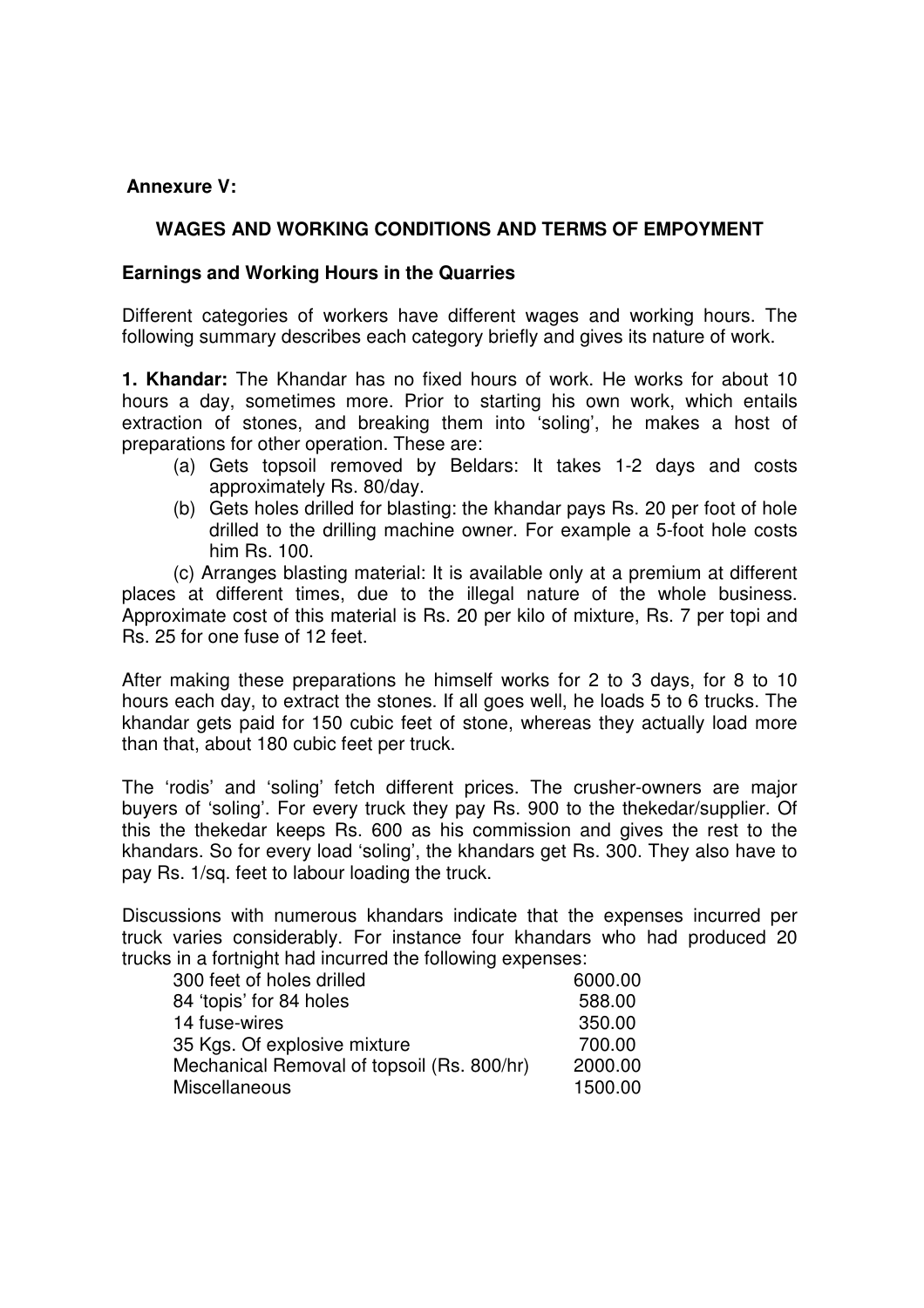Payments are made per truckload. Payment schedules vary from 7 to 15 days depending upon the length of the work cycle. The number of truck-loads generated varies considerably due to the following factor:

- (a) The quality of the pit that the khandar is working in.
- (b) Availability of material for blasting.
- (c) The positioning of the holes, which may not always be right, or the blast may not be powerful enough to have the desired effect. Hence after blasting it is possible that nothing or very little may be achieved.
- (d) The most important factor is the capacity of the khandars to work. Wielding the heavy hammers to break the stones requires considerable strength. The khandar also has to run ground, this also requires considerable strength. The khandar also has to run around to procure the explosives, etc. Further, because of the conditions in which the khandars work and live, they are frequently incapacitated by injuries and illnesses, which weaken them considerably and drastically reduce their capacity to work.

Therefore a number of factors have to be "favorable" for the khandar to be able to work consistently and produce sufficient truck-loads, so as to have a reasonable net income. Only those khandars who are healthy and can make an out lay for operations on a large scale are able to do so.

## **2. Beldars (those who remove the top soil)**

The beldars are time-rated and paid by the khandar. Since they are hired through a jamadar, the latter takes Rs. 8 out of Rs. 60 that the khandar pays for about 6 hours of work to the beldar.

#### **3. Drillers**

The drillers and the tractor-driver are paid a sum varying between Rs. 3000 to 3500 per month by the owner of the tractor and drilling machine.

Along the workers who break the 'soling' to 'rodis' the majority are women. Two women together produce about one truck in two days time. They earn Rs. 280 for this work. This works out to approximately Rs. 70 per woman worker per day. The women-members of about half the families work, thus adding to the family income.

#### **Other employment conditions at quarries**

(a) There are no paid holidays, medical allowance, travel allowance, ESI benefits, overtime allowance, provident fund, pension etc. as stipulated in the labour welfare laws.